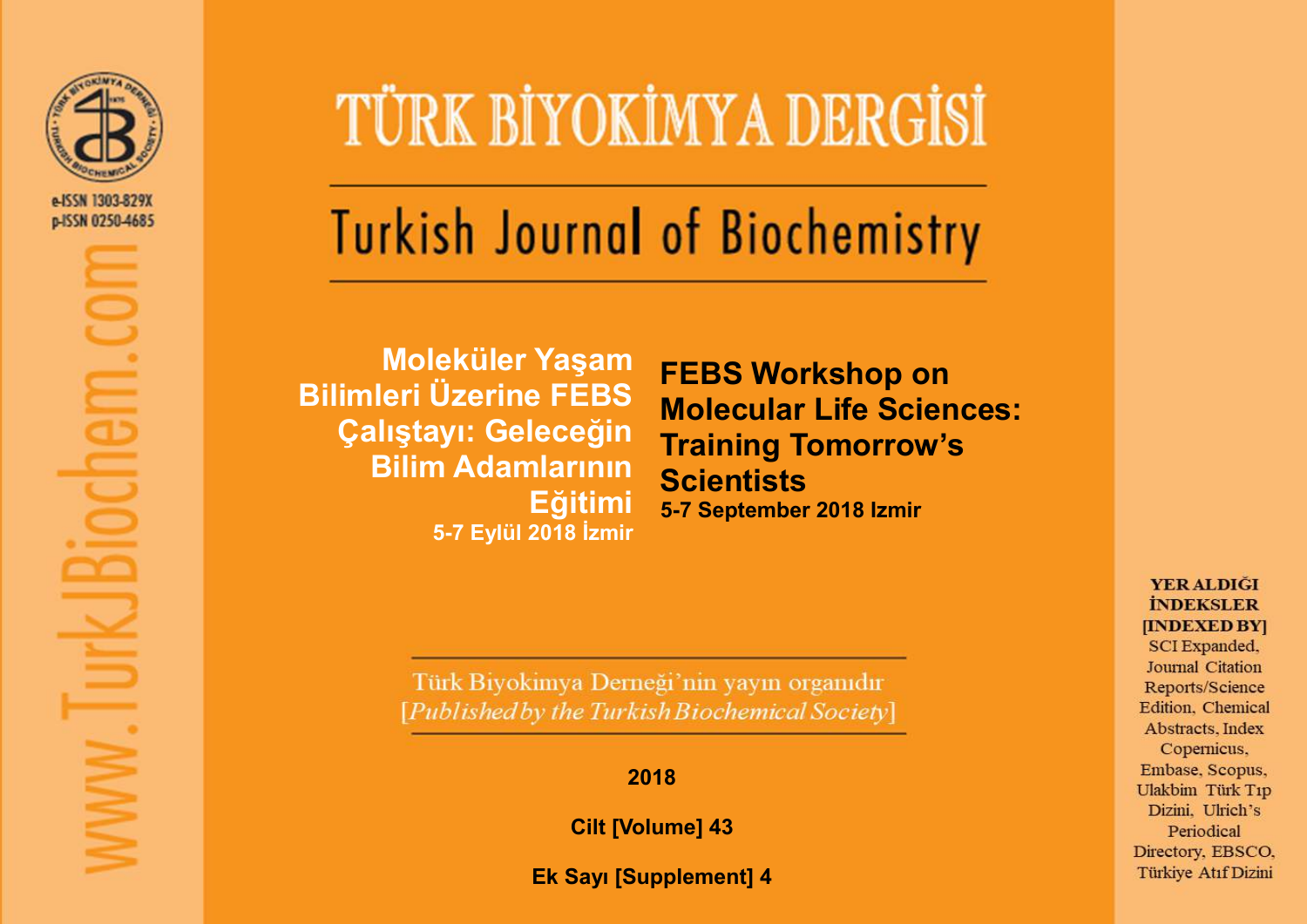# 2018 • VOLUME 43 • SUPPLEMENT ISSUE 4

# **TURKISH JOURNAL OF BIOCHEMISTRY** TÜRK BİYOKİMYA DERGİSİ

OFFICIAL JOURNAL OF THE TURKISH BIOCHEMICAL SOCIETY

**EDITOR IN CHIEF [BAŞ EDİTÖR]** Yahya Laleli, Ankara, TR

#### **EDITORIAL BOARD [EDİTÖRLER KURULU]**

N. Leyla Açan, Ankara, TR A. Kevser Pişkin Özden, Ankara, TR Ergun Karaağaoğlu, Ankara, TR Sreeparna Banerjee, Ankara, TR Emine Bayraktar, Ankara, TR Serenay Elgün Ülkar, Ankara, TR Çetin Kocaefe, Ankara, TR Muhittin Serdar, Ankara, TR Aylin Sepici Dinçel, Ankara, TR

# **SUPPLEMENT ISSUE EDITORS [ÖZEL SAYI EDİTÖRLERİ]**

Zihni Onur Uygun, İzmir, TR Aylin Sepici Dinçel, Ankara, TR Ferhan Sağın, İzmir, TR

## **SECTION EDITORS [BÖLÜM EDİTÖRLERİ]**

**Biochemistry [Biyokimya]** N. Leyla Açan, Ankara, TR Ebru Bodur, Ankara, TR Özlem Dalmızrak, Nicosia, TRNC Aylin Sepici Dinçel, Ankara, TR Semra Koçtürk, İzmir, TR Ebru Saatçi, Kayseri, TR Alaattin Şen, Denizli, TR Önder Şirikçi, İstanbul, TR Hamdi Uysal, Ankara, TR Serenay Elgün Ülkar, Ankara, TR Süha Yalçın, İstanbul, TR

# **DE GRUYTER**

#### **Clinical Biochemistry [Klinik Biyokimya]**

Murat Bolayırlı, İstanbul, TR Yahya Laleli, Ankara, TR Gül Saydam, Ankara, TR Muhittin Serdar, Ankara, TR Doğan Yücel, Ankara, TR

**Molecular Genetics (Medical) [Moleküler Genetik (Tıbbi)]** Ajlan Tükün, Ankara, TR

**Cell and Molecular Biology [Hücre Biyolojisi ve MolekülerBiyoloji**] A. Kevser Pişkin Özden, Ankara, TR Sreeparna Banerjee, Ankara, TR Çetin Kocaefe, Ankara, TR

**Biotechnology [Biyoteknoloji]** Emine Bayraktar, Ankara, TR Melek Özkan, Gebze, TR

**Bioinformatics [Biyoinformatik]** Çağdaş Son, Ankara, TR Ayşe Ergüven, Ankara, TR

# **STATISTICS EDITORS**

**[İSTATİSTİK EDİTÖRLERİ]**  Erdal Coşgun, Redmond, WA, USA Ergun Karaağaoğlu, Ankara, TR Sevilay Karahan, Ankara, TR Jale Karakaya, Ankara, TR

**LANGUAGE EDITORS** 

**(DİL EDİTÖRLERİ)**  Tülin Bayrak, Ordu, TR Birsen Can Demirdöğen, Ankara, TR Elvan Laleli Şahin, Dallas, US Zihni Onur Uygun, İzmir, TR

**CORRESPONDENCE [YAZI İŞLERİ]** Nermin Şahan, Ankara, TR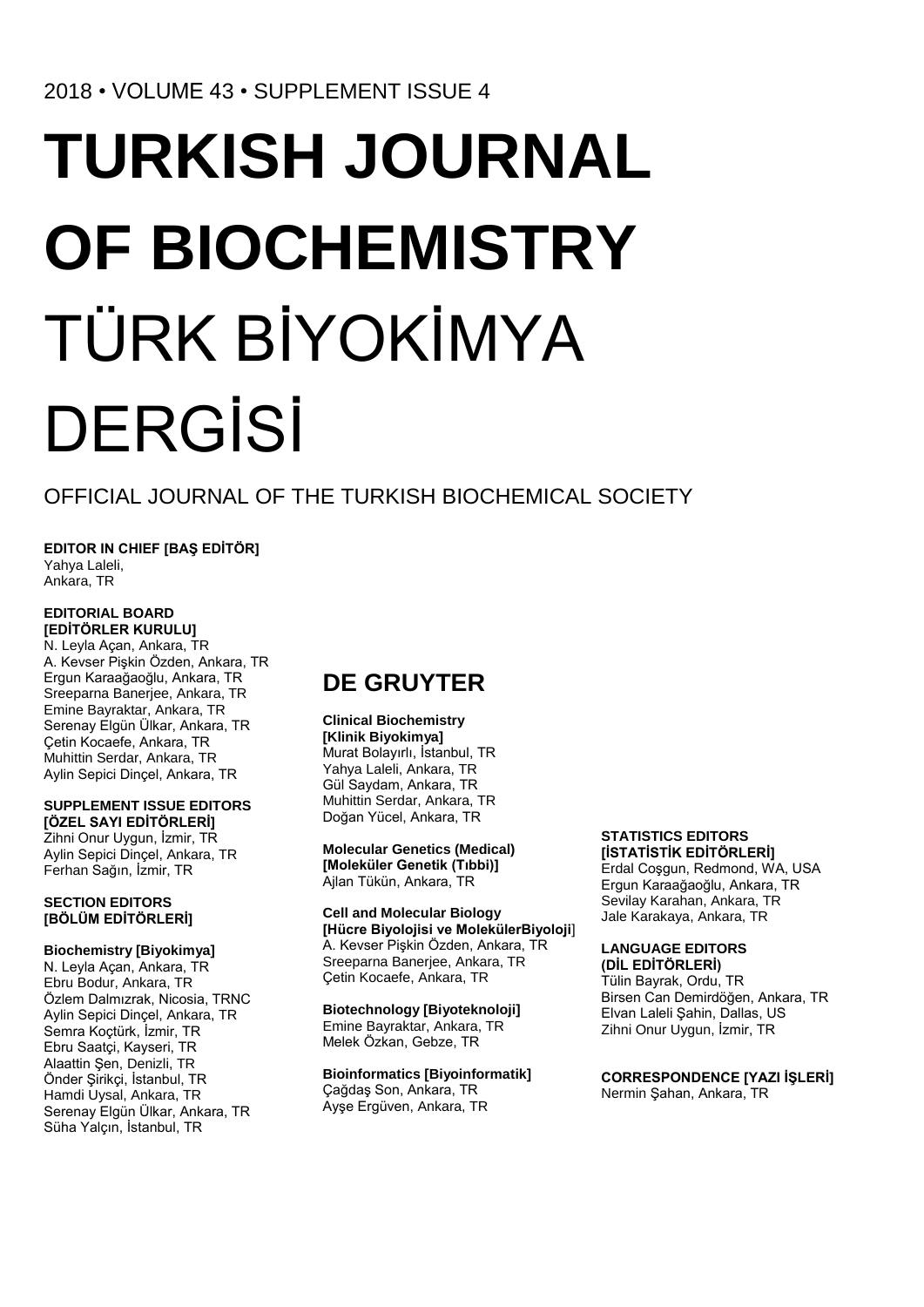#### **SCIENTIFIC ADVISORY BOARD [BİLİMSEL DANIŞMA KURULU]**

Khosrow Adeli, Molecular Medicine, Research Institute, The Hospital for Sick Children, University of Toronto, Toronto, Ontario, CANADA Diler Aslan, Department of Biochemistry, Faculty of Medicine, Pamukkale University, Denizli, TURKEY Ebubekir Bakan, Department of Biochemistry, Faculty of Medicine, Atatürk University, Erzurum, TURKEY Nursabah Başcı, Department of Analitical Chemistry, Faculty of Pharmacy, Hacettepe University, Ankara, TURKEY Cumhur Bilgi, Özel Koru Hastaneleri, Department of Biochemistry, Ankara, TURKEY Anyla Bulo-Kasneci, Laboratory Department, University Hospital Center "Mother Teresa", Tirana, ALBANIA Füsun Can, Department of Clinical Microbiology, School of Medicine, Koç University, İstanbul, TURKEY Orhan Değer, Department of Medical Biochemistry, Faculty of Medicine, Karadeniz Technical University, Trabzon, TURKEY Elif Demirkan, Department of Biology, Faculty of Arts & Sciences, Uludağ University, Bursa, TURKEY Z. Günnur Dikmen, Department of Biochemistry, Faculty of Medicine, Hacettepe University, Ankara, TURKEY Miral Dizdaroğlu, National Institute of Standards and Technology, Gaithersburg, MD, USA Mustafa B. A. Djamgoz, Department of Life Sciences, Faculty of Natural Sciences, Imperial College, London, UNITED KINGDOM Figen Erkoç, Department of Biology Education, Faculty of Gazi Education, Gazi University, Ankara, TURKEY Goncagül Haklar, Department of Medical Biochemistry, School of Medicine, Marmara University, İstanbul, TURKEY Gökhan Hotamişlıgil, Department of Genetics and Complex Diseases, Harvard School of Public Healt, Boston, USA Ivan G. Ivanov, Institute of Molecular Biology, Bulgarian Academy of Sciences, Sofia, BULGARIA Turgut İmir, Health SciencesInstitute, Near East University, Nicosia, **TRNC** Mehmet Kesimer, Department of Pathology and Laboratory Medicine, Marsico Lung Institute, University of North Carolina at Chapel Hill, NC, USA Nada Majkic-Singh, Institute of Medical Biochemistry, Pharmaceutical Padova, ITALY NORWAY INDIA

Suat Hayri Küçük, Department of Biochemistry, Bağcılar Education and Research Hospital, İstanbul, TURKEY

İrfan Küfrevioğlu, Department of Chemistry, Faculty of Art & Sciences, Atatürk University, Erzurum, TURKEY

Yeşim Özarda, Department of Medical Biochemistry, Faculty of Medicine, Uludağ University, Bursa, TURKEY Tomris Özben, Department of Medical Biochemistry, Faculty of Medicine, Akdeniz University, Antalya, TURKEY Nazmi Özer, Department of Medical Biochemistry, Faculty of Medicine, Near East University, Nicosia, TRNC İsrael Pecht, Department of Immunology, Weizmann Institute of Science, Rehovot, ISRAEL Mario Plebani, Department of Medical Sciences, University of Padova, Oytun Portakal, Department of Medical Biochemistry, Faculty of Medicine, Hacettepe University, Ankara, TURKEY Demetrios Rizos, Hormonal and Biochemical Laboratory, Aretaieio Hospital, University of Athens, Athens, GREECE George Russev, Bulgarian Academy of Sciences, Institute of Molecular Biology, Sofia, BULGARIA Fahri Saatçioğlu, Department of Biosciences, University of Oslo, Oslo, Ferhan Girgin Sağın, Department of Medical Biochemistry, Faculty of Medicine, Ege University, İzmir, TURKEY Aziz Sancar, Department of Biochemistry and Biophysics, University of North Carolina School of Medicine, Chapel Hill, NC, USA Praveen Sharma, All India Institute of Medical Sciences, Jodhpur, Emin Sofic, Department of Chemistry, Faculty of Science, Sarajevo University, Sarajevo, BOSNIA AND HERZEGOVIA Mehmet Şeneş, Department of Biochemistry, Ankara Education and Research Hospital, University of Health Sciences, Ankara, TURKEY Abdullah Tuli, Department of Medical Biochemistry, Faculty of Medicine, Çukurova University, Adana, TURKEY Ali Ünlü, Department of Biochemistry, Faculty of Medicine, Selçuk University, Konya, TURKEY

Sedef Yenice, Department of Clinical Chemistry, Group Florence Nightingale Hospitals, İstanbul, TURKEY

Turkish Journal of Biochemistry (TJB), official journal of Turkish Biochemical Society, is issued electronically every 2 months. Research articles, reviews, short communications, technical reports, case presentations, opinions, and letters to the editor, that have not published elsewhere, on biochemistry, clinical biochemistry, molecular biology, molecular genetics, biotechnology, bioinformatics, bioengineering, and their educational disciplines are published in the journal.

The main aim of the journal is to support the research and publishing culture by ensuring that every published manuscript has an added value and thus providing international acceptance of the "readability" of the manuscripts published in the journal.

#### e-ISSN 1303-829X

All information regarding notes for contributors, subscriptions, Open access, back volumes and orders is available online at www.degruyter.com/view/j/tjb.

**RESPONSIBLE EDITOR**Doğan Yücel PhD, Assoc Professor of Biochemistry, Department of Medical Biochemistry, Ankara Training and Research Hospital, University of Health Sciences, 06340, Ankara, Turkey, Tel: +90312 595 321, Email: doyucel@yahoo.com

**JOURNAL MANAGER**Alexander Görlt, De Gruyter, Genthiner Straße 13, 10785 Berlin, Germany. Tel.: +49 (0) 30 260 05–234, Fax: +49 (0) 30 260 05–250, Email: alexander.goerlt@degruyter.com RESPONSIBLE FOR ADVERTISEMENTS Claudia Neumann, De Gruyter, Genthiner Straße 13, 10785 Berlin, Germany. Tel.: +49 (0) 30 260 05–226, Fax: +49 (0) 30 260 05–264, Email: anzeigen@degruyter.com

#### **TYPESETTING**Compuscript Limited, Shannon, Ireland

© 2017 Walter de Gruyter GmbH, Berlin/ Boston

Faculty and Clinical Centre of Serbia, Belgrade, SERBIA İ. Hamdi Öğüş, Department of Medical Biochemistry, Faculty of

Medicine, Near East University, Nicosia, TRNC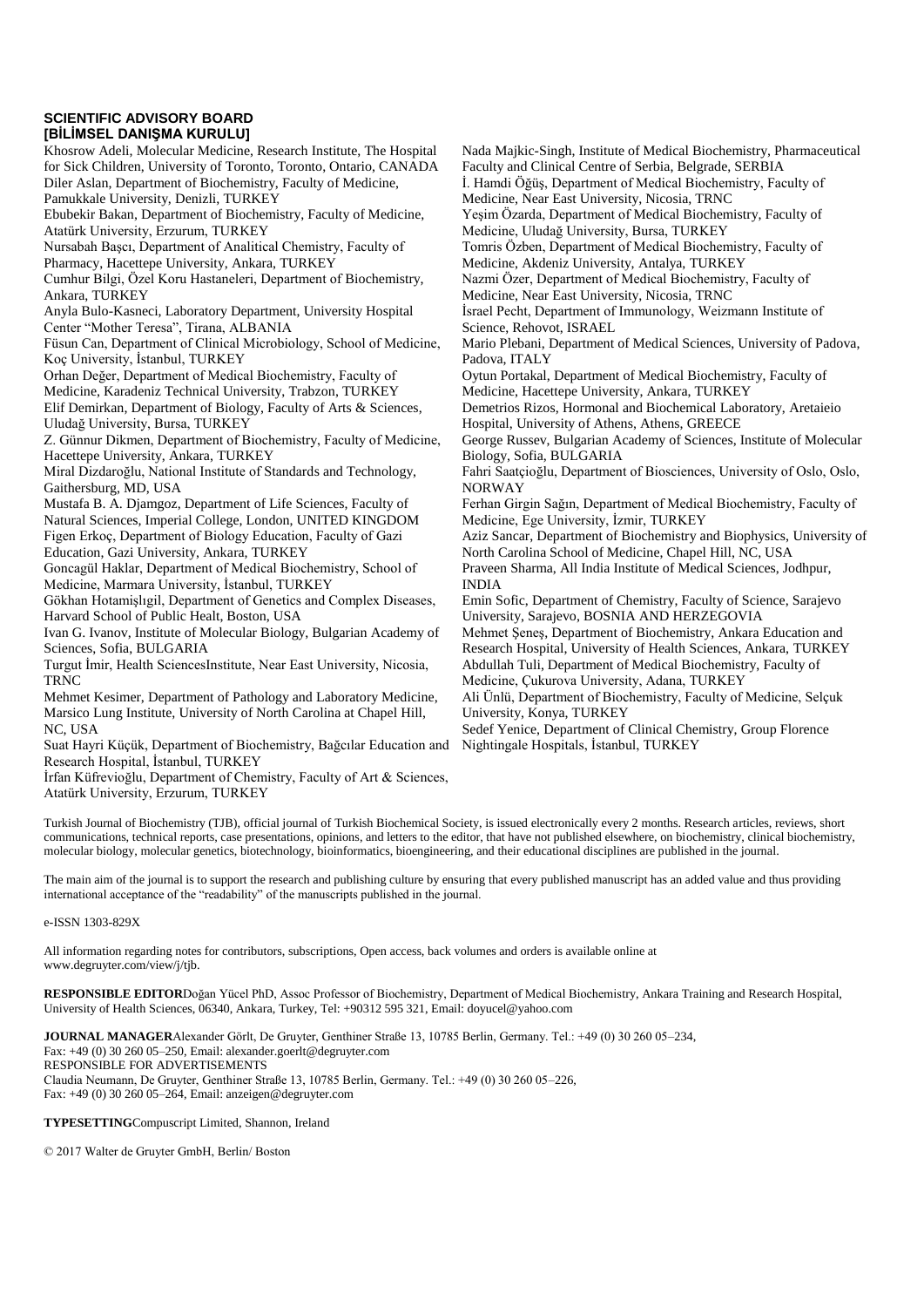

| <b>İÇİNDEKİLER</b>         | <b>CONTENTS</b>                  |  |
|----------------------------|----------------------------------|--|
| <b>HOSGELDINIZ MESAJI</b>  | <b>WELCOME MESSAGE</b>           |  |
| DESTEKLEYEN KURULUŞLAR     | SUPPORTING ORGANIZATIONS         |  |
| <b>BİLİMSEL PROGRAM</b>    | <b>SCIENTIFIC PROGRAM</b>        |  |
| DAVETLİ KONUŞMACI ÖZETLERİ | <b>INVITED SPEAKER ABSTRACTS</b> |  |
| SÖZLÜ SUNUM ÖZETLERİ       | ORAL PRESENTATION ABSTRACTS      |  |
| POSTER SUNUM ÖZETLERİ      | POSTER PRESENTATION ABSTRACTS    |  |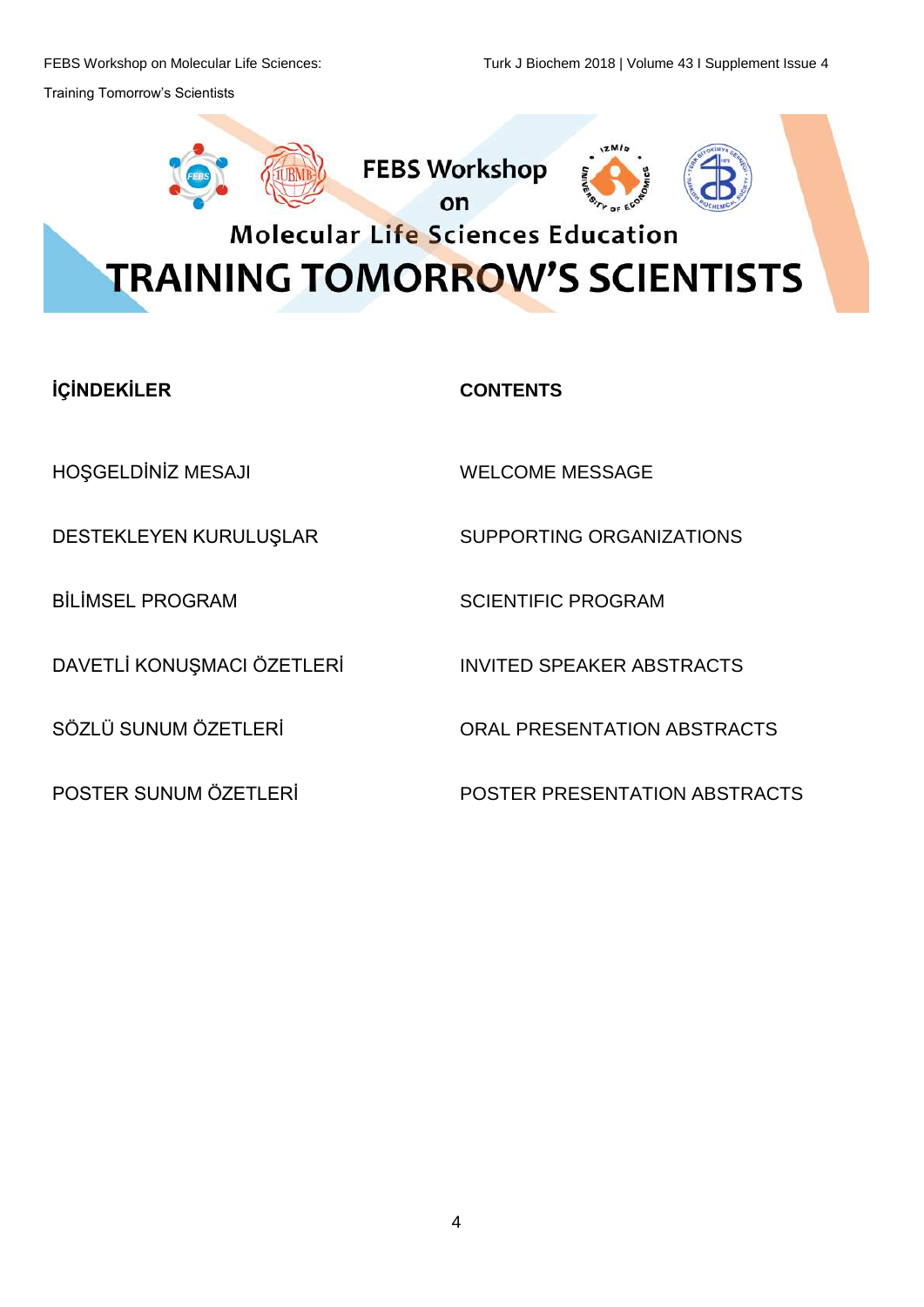# **HOŞGELDİNİZ MESAJI WELCOME MESSAGE**

Değerli Meslektaşlarımız, Sevgili Genç Bilim İnsanları,

5-7 Eylül 2018 tarihlerinde İzmir'de düzenlediğimiz "FEBS Workshop on Molecular Life Sciences: Training Tomorrow's Scientists" çalıştayına sizleri davet etmekten büyük bir onur ve mutluluk duymaktayız. Bu çalıştay, FEBS Eğitim Komisyonunun son on yıldır tüm Avrupa ülkelerinde düzenlemekte olduğu çalıştaylardan ve TBD eğitim etkinliklerinden kazanılan deneyim ile ülkemiz moleküler yaşam bilimlerinin gereksinimleri göz önüne alınarak özenle planlanmış olup, FEBS (Federation of European Biochemical Societies), IUBMB (International Union of Biochemistry and Molecular Biology) ve Türk Biyokimya Derneği'nin desteğini almıştır. İzmir Ekonomi Üniversitesi'nin ev sahipliğinde gerçekleşecek olan bu çalıştayın Düzenleme Kurulunda, ayrıca, Dokuz Eylül, Ege ve Gazi Üniversite'sinin değerli öğretim üyeleri/yardımcıları yer almaktadır. Çalıştayın başlıca amacı, moleküler yaşam bilimlerinde görev alan eğiticileri ve eğitilenleri bir araya getirerek, bu alanın eğitimindeki en güncel konseptleri, uygulamaları gözden geçirmek ve irdelemektir. İlk iki gün moleküler yaşam bilimlerinde eğitimin güncel boyutları ele alınacaktır. Ana konular, "Eğitimde İnnovasyon", "Elektronik Öğrenme", "Lisansüstü Eğitim" ve "Eğitim ve Araştırma" dır. Üçüncü gün, özellikle genç bilim insanlarına kariyerlerinde ve araştırmalarında yararlı olabilecek konular interaktif olarak işlenecektir. Programda, sunumların yanısıra, grup çalışmaları, panel tartışmaları ve poster/sözlü bildiri oturumları da yer almaktadır. Çalıştayımızın eğitici kadrosu, FEBS Eğitim Komisyonundan ve Avrupa'nın değişik ülkelerinden toplam 20 civarında uzman öğretim üyesidir. Hedef kitlemiz, moleküler yaşam bilimleri ile ilişkili öğretim üyeleri, yardımcıları, doktora/yüksek lisans öğrencileri ve diğer ilgililerdir. Çalıştaya gönderilen bildiri özetleri, genişletilmiş SCI kapsamındaki Türk Biyokimya Dergisi Özel sayısında yayımlanacaktır. Poster bildirisi kabul edilen lisansüstü öğrencilere, olanaklar doğrultusunda burs verilecektir. Son derece etkileşimli bir çalıştay'da görüşmek dileği ile sizleri 5-7 Eylül 2018 tarihlerinde İzmir'e bekliyoruz. Saygı ve Sevgilerimizle

Çalıştay Düzenleme Kurulu adına, Prof. Dr. Gül Güner Akdoğan Prof. Dr. Ferhan Sağın Doktor Öğretim Üyesi Ali Burak Özkaya

Dear Colleagues, Dear Young Scientists,

We are very proud and honored to invite you to the "FEBS Workshop on Molecular Life Sciences: Training Tomorrow's Scientists" organized in Izmir on 5-7 September 2018.

This workshop was meticulously planned to fulfill the needs of our country's molecular life sciences community, with the experience gained from FEBS Education Committee workshops organized in various European countries over the past decade and TBS training events, and is supported by FEBS (Federation of European Biochemical Societies), IUBMB (International Union of Biochemistry and Molecular Biology) and Turkish Biochemical Society (TBS). The workshop is hosted by İzmir University of Economics and includes distinguished faculty members / teaching assistants of Dokuz Eylül, Ege and Gazi University in the Organizing Committee. The main aim of the workshop is to bring together the trainees and educators involved in the molecular life sciences, and discuss the most up-to-date concepts, practices and applications of this field.

The first two days will cover the current aspects of education in molecular life sciences. The main topics are "Innovation in Education", "Electronic Learning", "Postgraduate Education" and "Education and Research". On the third day, topics that may be especially useful for young scientists in their careers and research will be covered interactively. The program includes presentations, group work, panel discussions and poster/oral presentation sessions.

The educator staff of our workshop consists of 20 specialist faculty members from the FEBS Education Committee and various European countries. Our target audience is faculty members, teaching assistants, PhD/MSc students and all others involved with education in the molecular life sciences.

Abstracts submitted to the workshop will be published in the Special Issue of the Turkish Biochemistry Journal (expanded SCI). Scholarships will be given to the graduate students with accepted poster presentations. We look forward to welcoming you to İzmir on 5-7

September 2018!

Wishing for a highly interactive workshop! Sincerely yours,

On behalf of the Workshop Organizing Committee, Professor Dr. Gül Güner Akdoğan (FEBS Education Committee) (2009-2018) (Izmir University of Economics) Professor Dr. Ferhan Sağın (FEBS Education Committee (2019-) (Ege University) Assis. Prof. Dr. Ali Burak Özkaya (Izmir University of Economics)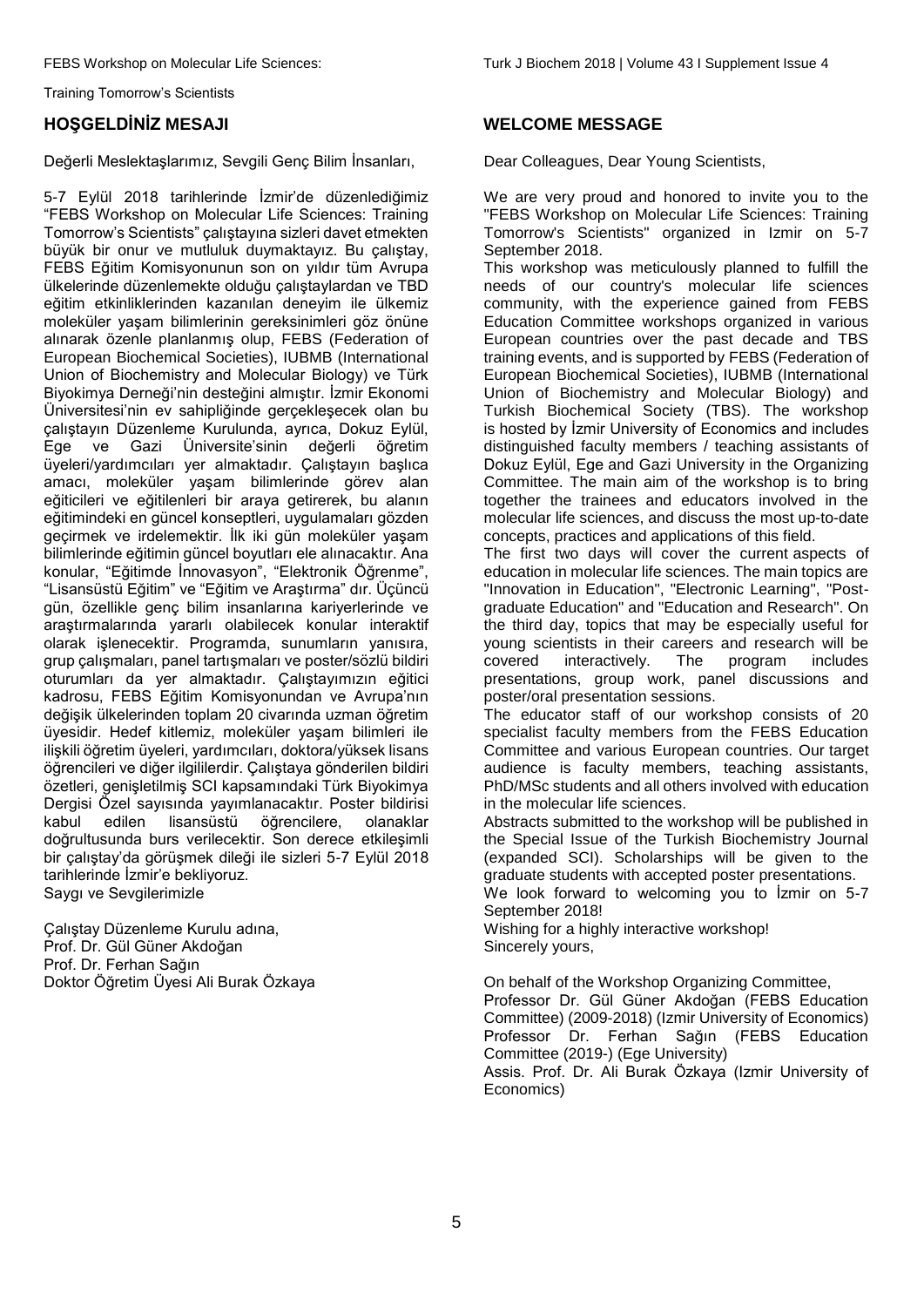# **DESTEKLEYEN KURULUŞLAR [SUPPORTING ORGANIZATIONS]**







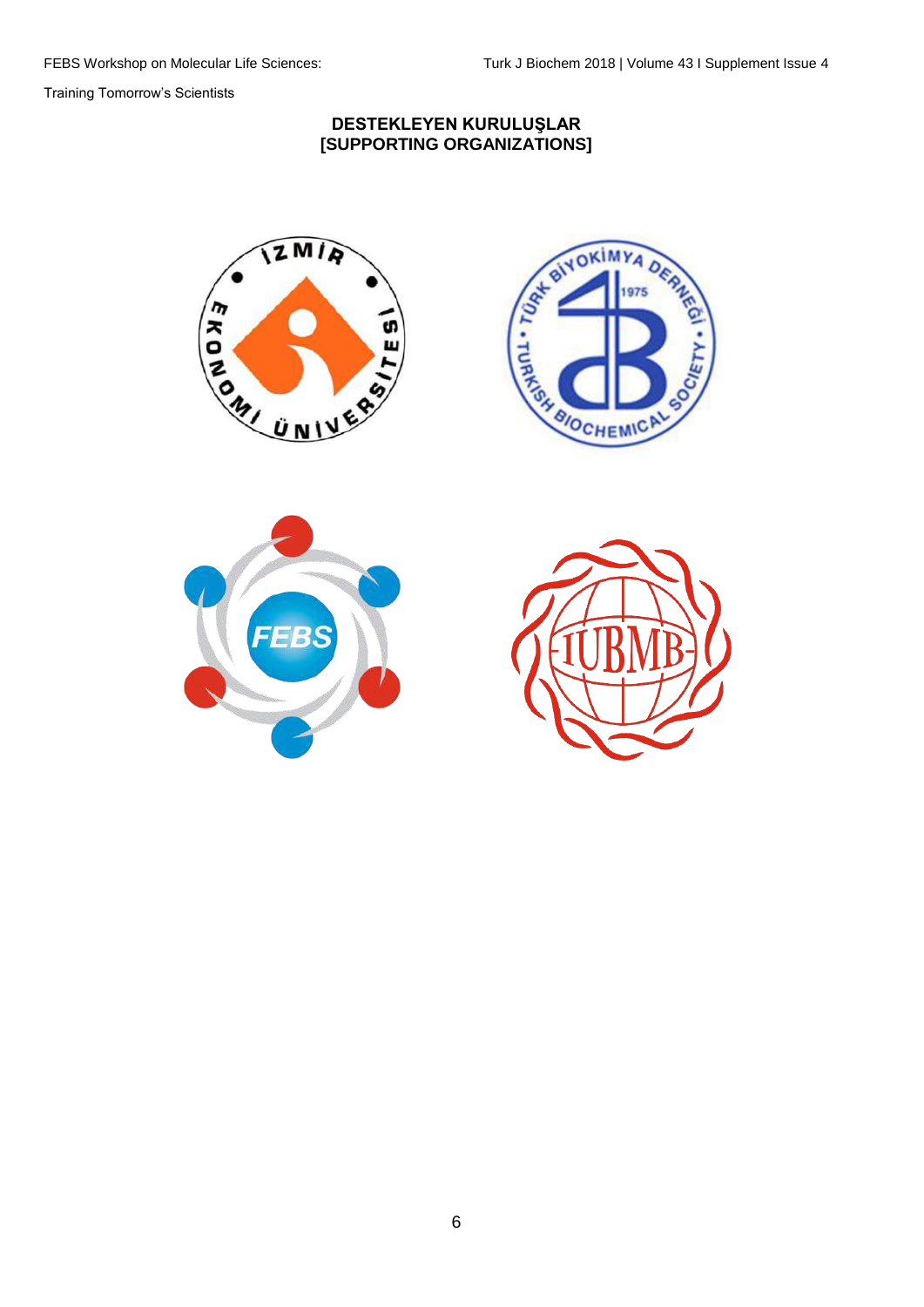# **KURULLAR/COMMITEES**

# **Organizatörler/Organizers**

İzmir University of Economics Federation of European Biochemistry Society (FEBS) Turkish Biochemical Society (TBD) IUBMB (International Union of Biochemistry and Molecular Biology)

## **SEMPOZYUM EŞ BAŞKANLARI / CO-CHAIRS**

Gül Güner AKDOĞAN Ferhan G. SAĞIN

### **DÜZENLEME KURULU ORGANIZING COMMITEE**

Ali Burak ÖZKAYA (Workshop Coordinator) Aylin SEPİCİ DİNÇEL Barış Emre DAYANÇ Ayşe Banu DEMİR Melis KARTAL YANDIM Elvan ERGÜLEN Deniz CEYLAN Ayşe KOÇAK SEZGİN Duygu HARMANCI KARAGÜLLE Zihni Onur UYGUN Hasan KAZDAĞLI Elif BARIŞ Cemre Ural ÖZKAN

# **BİLİM KURULU SCIENTIFIC COMMITTEE**

Ali Burak ÖZKAYA Angel HERRAEZ Aylin SEPİCİ DİNÇEL Ayşe Banu DEMİR Barış Emre DAYANÇ Beata G. VERTESSY Ferhan G. SAĞIN Frank MICHELANGELI Gül Güner AKDOĞAN Hakan ABACIOĞLU Israel PECHT Jean-Luc SOUCIET Jerka DUMIC Keith ELLIOTT Lazslo DUX Luciane Vieria de MELLO Melis KARTAL YANDIM Miguel A. De la ROSA Winnie ESKILD Doğan YÜCEL Tomris ÖZBEN Nazmi ÖZER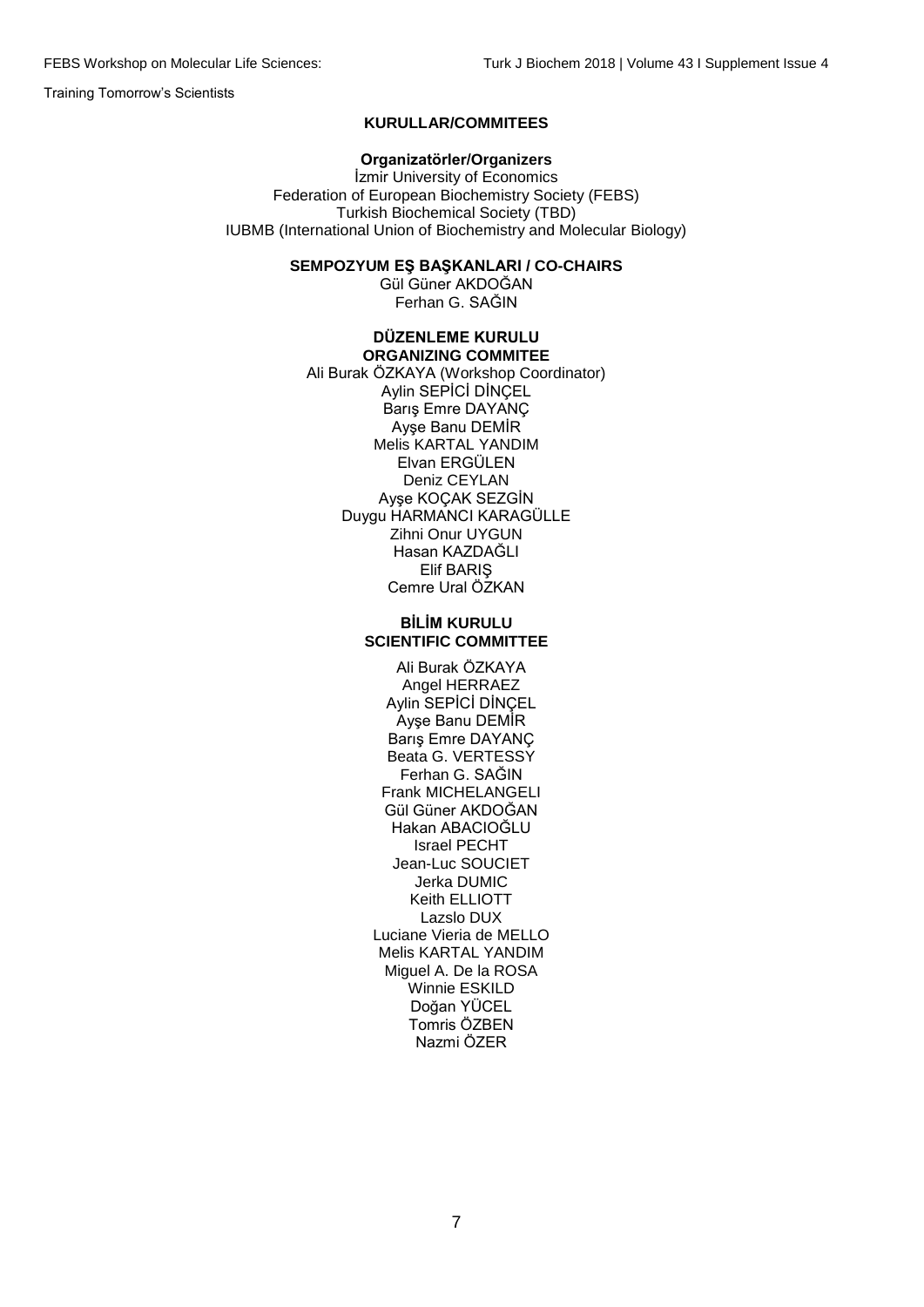### **PROGRAMME**

|                                                | Wednesday, Sept 5 <sup>th</sup> 2018                |  |  |
|------------------------------------------------|-----------------------------------------------------|--|--|
| 09:00-09:30                                    | Coffee and simit                                    |  |  |
| 09:30-10:00                                    | Welcome and Opening                                 |  |  |
|                                                | Remarks                                             |  |  |
|                                                | Session I: Novel Educational Strategies and Methods |  |  |
|                                                | Chairs: İlgi Şemin & Ayhan Çalışkan                 |  |  |
| 10:00-10:05                                    | Introduction                                        |  |  |
| 10:05-10:30                                    | How to Build an Organizational Culture              |  |  |
|                                                | that Values Education by Hakan                      |  |  |
|                                                | Abacıoğlu, Turkey                                   |  |  |
| 10:30-10:55                                    | Flipped Lectures in a Digital                       |  |  |
|                                                | Environment by Jeremy Pritchard, UK                 |  |  |
| 10:55-11:20                                    | Coffee break                                        |  |  |
| 11:20-11:45                                    | Team-Based Learning by Ferhan Sağın,                |  |  |
|                                                | Turkey                                              |  |  |
| 11:45-12:10                                    | Engaging Students in Large Classes by               |  |  |
|                                                | Jason Perret, Belgium                               |  |  |
| 12:10-13:15                                    | <b>Small Group Discussions</b>                      |  |  |
| 13:15-14:00                                    | Lunch                                               |  |  |
| 14:00-14:30                                    | Poster Viewing                                      |  |  |
|                                                | <b>Session II: Graduate Education</b>               |  |  |
| Chairs: Hüray İşlekel & Yasemin Gürsoy Özdemir |                                                     |  |  |
| 14:30-14:35                                    | Introduction                                        |  |  |
| 14:35-15:00                                    | MSc studies in Biosciences by Winnie                |  |  |
|                                                | Eskild, Norway                                      |  |  |
| 15:00-15:25                                    | PhD Training: New Prospects by Gül                  |  |  |
|                                                | Akdoğan, Turkey                                     |  |  |
| 15:25-15:50                                    | Good Supervision for Good Research by               |  |  |
|                                                | Hakan Orer, Turkey                                  |  |  |
| 15:50-16:15                                    | Reflecting on and Recording Evidence                |  |  |
|                                                | of Acquired Transferable Skills by                  |  |  |
|                                                | Luciane Vieira de Mello, UK                         |  |  |
| 16:15-16:40                                    | A Unique Example for External                       |  |  |
|                                                | Supervisor and Examiner in MSc and                  |  |  |
|                                                | PhD Programmes by Tomris Özben,                     |  |  |
|                                                | Turkey                                              |  |  |
| 16:40-17:00                                    | Coffee and Break into Groups                        |  |  |
| 17:00-17:45                                    | <b>Small Group Discussions I</b>                    |  |  |
| 17:45-18:30                                    | <b>Small Group Discussions II</b>                   |  |  |
| 19:30-22:30                                    | Gala Dinner                                         |  |  |
|                                                |                                                     |  |  |

#### Thursday, Sept  $6^{\rm th}$  2018 Coffee and simit 08:15-08:45 Chairs: Didem Kozacı & Hilal Batı 08:45-09:15 Short Presentations from Selected Posters Chair: Gönül Peker FEBS Special Lecture: Gender issues 09:15-10:00 in Science and Education: theory and practice by Cecilia Arraiano, Portugal 10:00-10:30 Discussion session Session III: Using Electronic Technologies in Education Chairs: Aylin Sepici Dinçel & Mine Doluca 10:30-10:35 Introduction 10:35-11:00 e-Med Activities in Charles University, Prague by Tomas Zima, Czech Republic 11:00-11:25 e-Med in Izmir University of Economics by Ali Burak Özkaya, Turkey 11:25-11:45 Coffee break

Virtual Laboratories by Angel Herráez, 11:45-12:10 Spain Using Proteopedia by Angel Herráez, 12:10-12:30 Spain 12:30-13:15 Small Group Discussions I 13:15-14:00 Lunch 14:00-14:30 Poster Viewing 14:30-15:15 Small Group Discussions II

Session IV: Excellence in Education, Excellence in Research Chairs: Miguel A. De la Rosa & Günnur Dikmen

| 15:30-15:35     | Introduction                            |
|-----------------|-----------------------------------------|
| 15:35-16:00     | Science Policy in Europe by Manolis     |
|                 | Fragoulis, Greece                       |
| 16:00-16:25     | A Research Training Center Model:       |
|                 | Weizmann Institute by Israel Pecht,     |
|                 | Israel                                  |
| $16:25 - 16:45$ | Coffee break                            |
| 16:45-17:10     | Biology in the third millennium: tools, |
|                 | promises, challenges and ethics by      |
|                 | Jean-Luc Souciet, France                |
| 17:10-17:35     | Joint Research with the Industry by     |
|                 | Jerka Dumic, Croatia                    |
| 17:35-18:00     | Panel Discussion                        |
| 18:00-18:30     | <b>Closing Session</b>                  |

#### Friday, Sept 7<sup>th</sup> 2018

# **IUBMB Satellite Event: Research and Career Skills**

| <b>Workshop for Young Scientists</b> |  |  |  |
|--------------------------------------|--|--|--|
|--------------------------------------|--|--|--|

| 08:30-09:00 | Coffee and simit                    |
|-------------|-------------------------------------|
| 09:00-09:05 | Introduction                        |
| 09:05-09:30 | Post-Graduate Academic Path by      |
|             | Beata G. Vertessy, Hungary          |
| 09:30-09:55 | Post-Graduate Industrial Path by    |
|             | Jerka Dumic, Croatia                |
| 09:55-10:20 | CV Preparation by Keith Elliott, UK |
| 10:20-10:40 | Coffee break                        |
| 10:40-11:05 | Writing and Publishing a Scientific |
|             | Article by Félix M. Goñi, Spain     |
| 11:05-11:30 | Writing a Research Proposal by      |
|             | Miguel A. De la Rosa, Spain         |
| 11:30-11:55 | The Art and Science of Effective    |
|             | Oral Presentations by Ferhan        |
|             | Sağın, Turkey                       |
| 11:55-12:20 | e-Tools of trade for scientists by  |
|             | Ali Burak Özkaya, Turkey            |
| 12:20-13:30 | Lunch and break into groups         |
| 13:30-14:15 | <b>Group Discussions I</b>          |
| 14:15-15:00 | <b>Group Discussions II</b>         |
| 15:00-15:45 | <b>Closing Remarks</b>              |
|             |                                     |

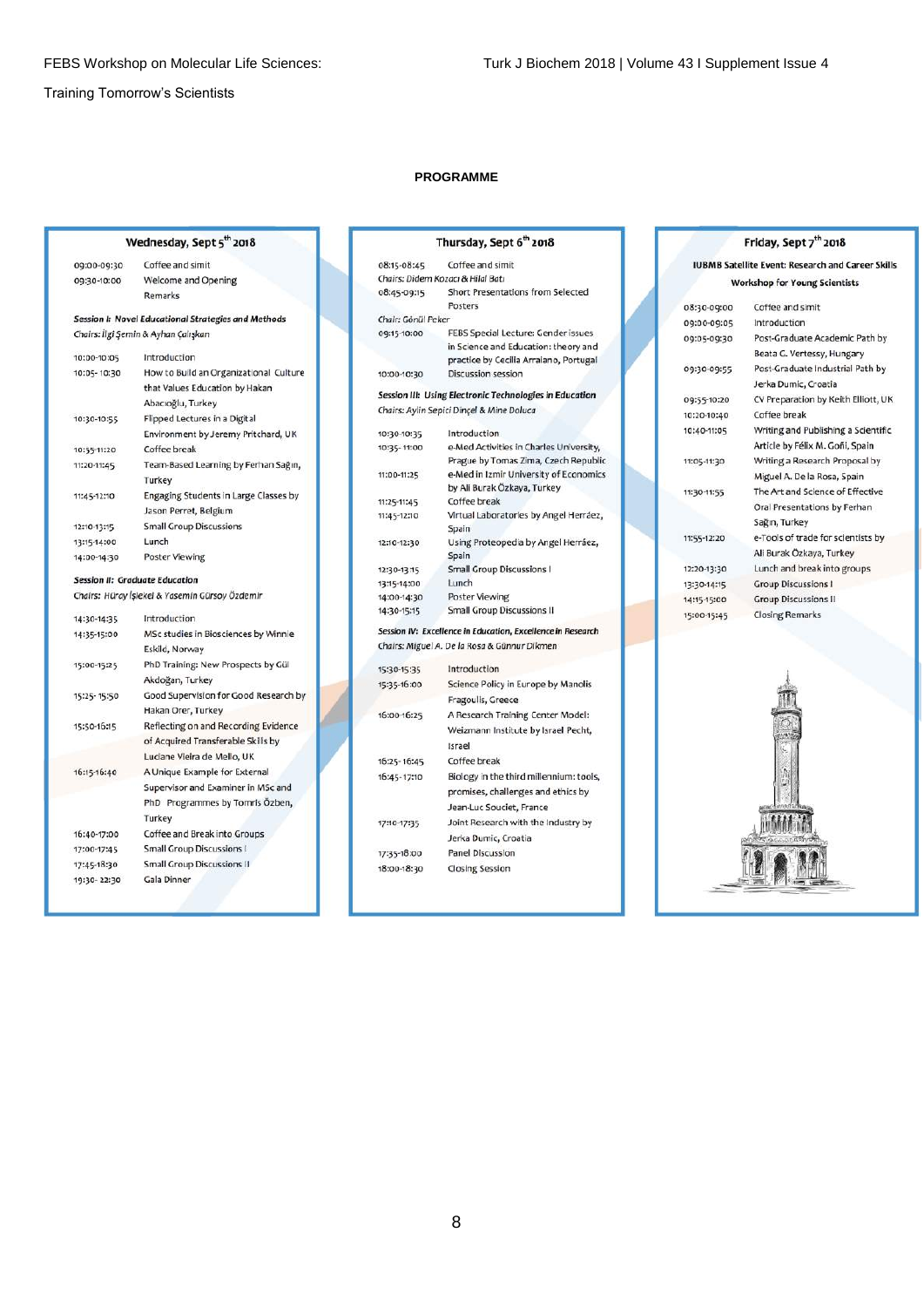**YAZAR İNDEKSİ AUTHORS INDEX**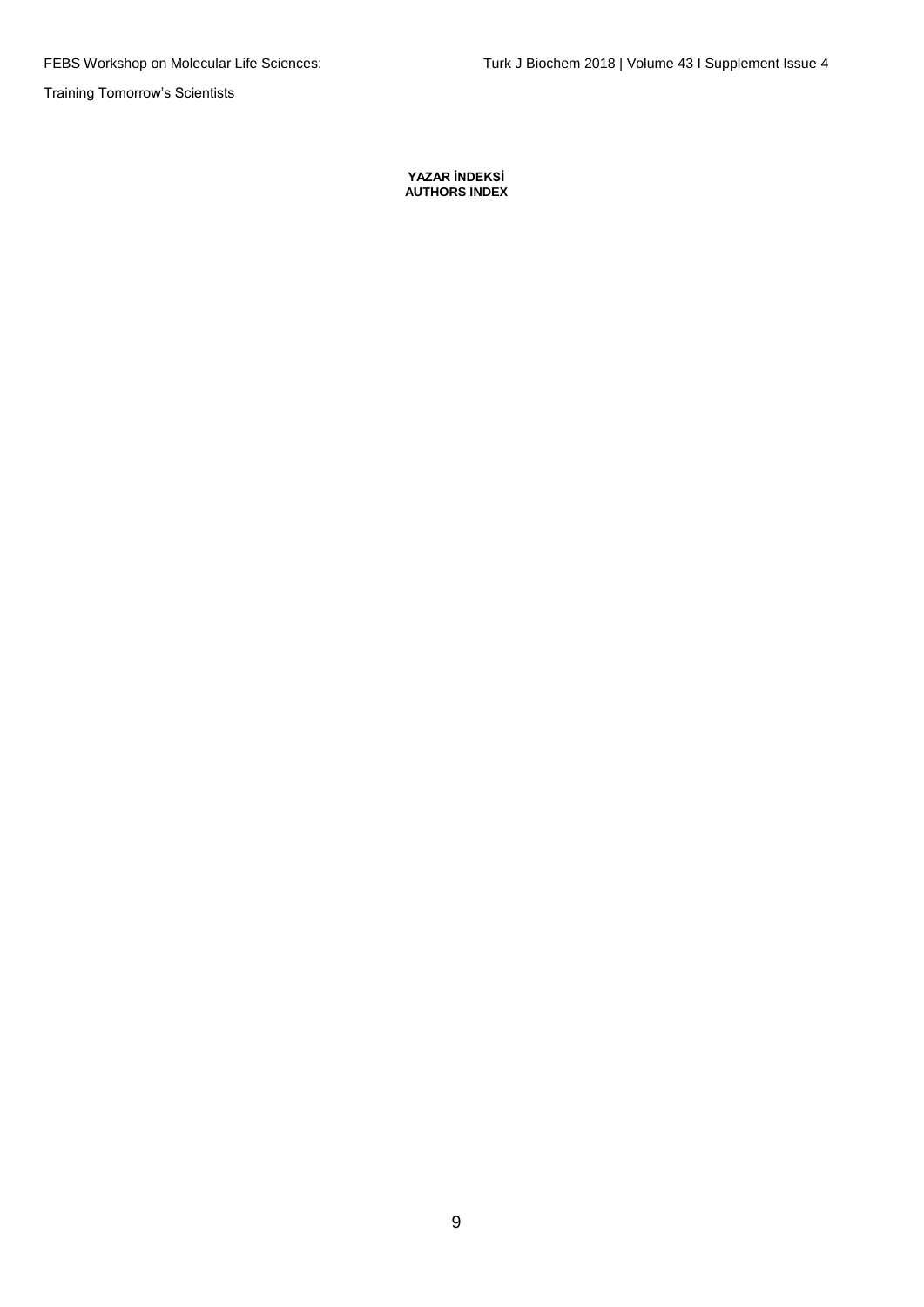#### **DAVETLİ KONUŞMACI ÖZETLERİ [INVITED SPEAKERS ABSTRACTS]**

**IS-01 LECTURE FLIPPING AND THE DIGITAL ENVIRONMENT:** 

**VEHICLES FOR FEEDBACK**

Jeremy Pritchard

FRSB CSciTeach, University of Birmingham, UK j.pritchard@bham.ac.uk

□ Twitter @DrJPritchard

The education landscape is changing and programmes are now expected to deliver transferable skills alongside subject specific knowledge. The role of assessment has come under increasing scrutiny and needs to be both authentic and inclusive. Students are driven by summative assessment and require feedback on this work to improve their future performance. Often these requirements are captured in surveys such as the National Student Survey (NSS) and in the UK feed into league tables and so ultimately competition for students. This talk will introduce two different approaches to address the complex relationship between learning outcomes, assessment and the feedback that facilitates both student performance and satisfaction (Figure 1).



The first of these is a flipped lecture approaching a final year plant biology module. The initial (authentic) context was set out in a national strategy. Students were required to indicate which areas they deemed the most important. Responses were submitted online and class data was ranked to form the basis of the subsequent teaching sessions. For each student-determined sub-topic, session were held with varied delivery including group work, journal clubs, seminars and clicker quizzes. Students worked in groups, often in the virtual environment, to prepare for each flipped session. In parallel, students drafted, refined, and approved an exam question, which formed part of the final module examination. Student feedback was generally good but some students preferred the conventional approach. From this experience it is clear that facilitation of flipped teaching requires transparency, preparation and the need to be reactive. The second approach used formative assessment in a digital environment to deliver feedforward in a first year module. A weekly series of short answer questions similar to the exam were provided. Students answered the question and then ranked those of their peers using the online NoMoreMarking tool. The top answer was annotated and returned to them. This provided revision, reflection, evaluation and feedback in an efficient way for both staff and students. While uptake was initially high it dropped markedly during the semester (Figure 2), questioning how students perceive formative assessment in a largely summative environment.



Overall, student engagement with online material did not correlate with exam performance, questioning the value of this approach to supporting students. However, the analytics around online engagement and performance allowed identification of differently behaving students groups and facilitates differential intervention to support them.

In summary, lecture flipping and online assessments are vehicles for provision of formative feedback/feedforward on summative assessment. Currently students are driven by summative assessment and clarity and transparency on assessment strategies is needed to ensure full engagement from them.

Status of UK plant science report (2014)

https://www.rsb.org.uk/images/pdf/UK\_Plant\_Science-Current\_status\_and\_future\_challenges.pdf

## **IS-02**

### **TEAM BASED LEARNING: WHERE THE MAGIC HAPPENS WITH GROUP WORK THAT WORKS!**

Ferhan Sağın Ege University, Medical Faculty, Department of Medical Biochemistry, İzmir, Turkey

[ferhan.sagin@gmail.com](mailto:ferhan.sagin@gmail.com)

Large group lectures are mostly ineffective in motivating students to engage and immerse themselves in higher-level problem solving. Thus, we need new instructional designs which emphasize the mastery of content in order to apply it rather than the traditional lectures which emphasize simple content covering. This transformation, from knowledge-focused curricula to a one in which the main goal becomes significant learning, requires the faculty to design and orchestrate learning activities and assessments that enable students first to master the knowledge and then apply it to complex problems. Team-Based Learning™ (TBL) is an active learning strategy that focuses on application of knowledge through a structured sequence of events (preclass individual work, individual and team readiness assurance tests, application exercises and immediate feedback all through). This form of small-group learning that emphasizes student preparation out of class and application of knowledge in class can be used in large classes without requiring additional faculty or other resources. As an educational strategy, TBL has 4 essential elements – readiness assurance, design of application exercises, permanent teams, peer evaluation. In this sense, it is different from regular group work. By the successful application of these essential elements, TBL replaces or reduces lecture time, but at the same time ensures students are prepared for class, enhances higher order thinking and problem solving skills, develops effective teamwork and creates energy in the classroom.

#### **IS-03**

## **ENGAGING STUDENTS IN LARGE CLASSES**

#### Jason Perret

Universite Libre de Bruxelles (ULB), Laboratory of Pathophysiological and Nutritional Biochemistry, Biochemistry Department, Faculty of Medicine, Brussels – Belgium



Many of us are confronted typically with large cohorts of students; essentially at the undergraduate level (bachelors), that are handled as large classes. This is an increasingly main challenge in higher education and namely in universities today.

Though over many years ample<br>assessment of teaching assessment of methodologies have put traditional classroom lecturing at the end of the list in terms of quantity and quality of

the student's learning process, this approach remains the foremost method of teaching.

This is essentially due to, in most cases for "historical", lack of authority incentive and will to change and finally often because of lack of sufficient resources (staff, materials, equipment and space). Consequently, there is no breakdown of these cohorts that remain "Large", into smaller groups, allowing to kindle the interest of the students, engage them to be proactive and interactive participation before and during the lectures and promote collaborative work amongst the students.

Though other alternatives to lecture based classroom teaching do exist, and are actively used, such as Problem based Learning (PBL), Team-Based Learning (TBL), Flipped classroom or e-learning, etc. … the universities engaged in such innovative teaching approaches still remain a minority.

Change will no doubt come over time from the outgrowth of these alternative methods, seeded by those universities already engaged in these alternative teaching approaches and the recognition of failure of current teaching methods to adequately prepare our young scientists. However until then, we must try to move on and improve the learning process within the current framework and especially when confronted with large classes.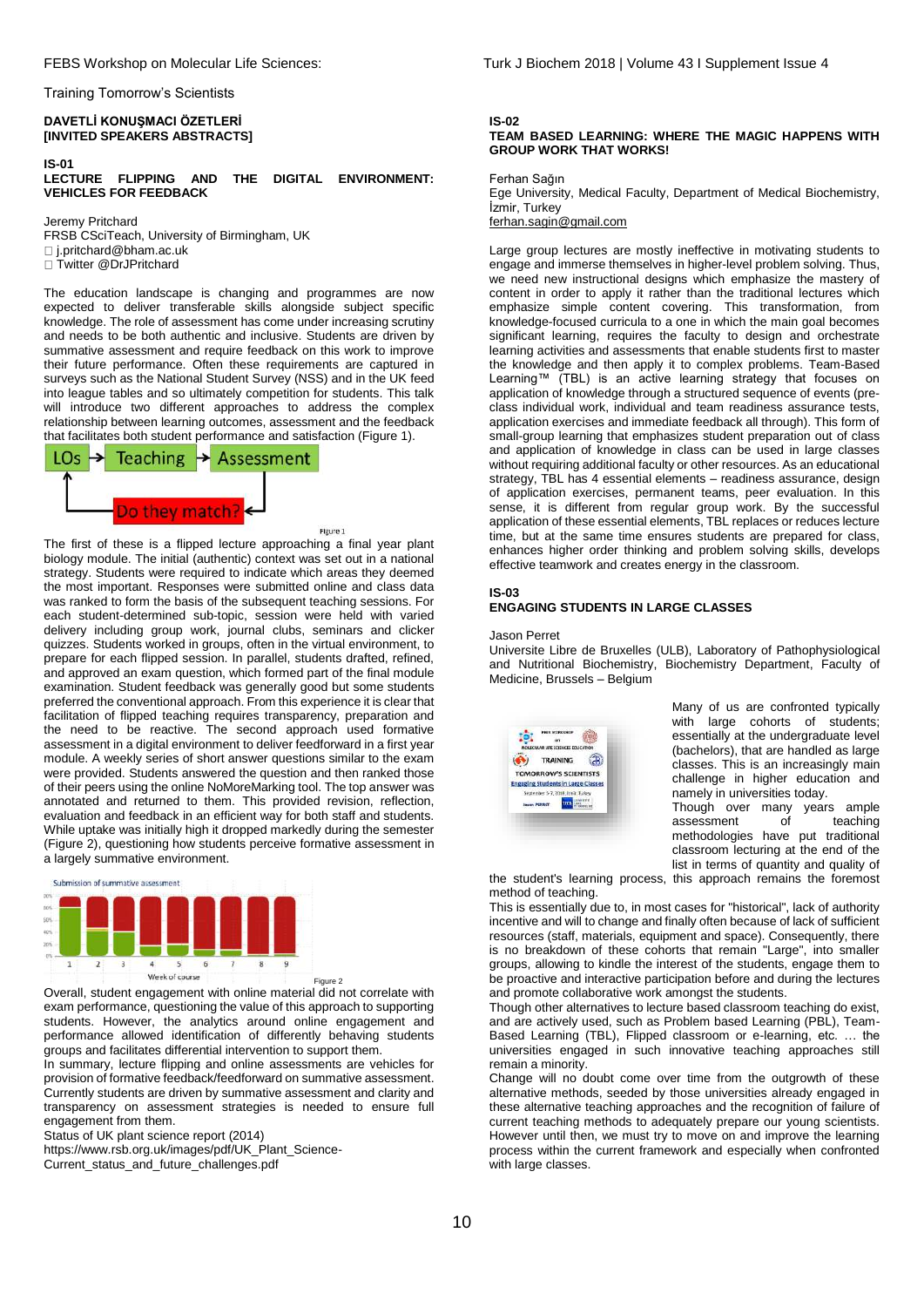Each of the above mentioned aspects of the learning process (interest, proactiveness, interactive participation during classes and collaboration between students), may be addressed and tailored for the large class constraint, i.e. by changing our lecturing habits and using today's tools and applications.

Some examples of such approaches and implementation in our current teaching process may be the use of virtual university web based tools, e-learning platforms, portable device and applications that will allow offering extra lesson materials, examples, quizzes, animations and simulation tools. These types of resources can be used before (proactive), during and after the lectures. During classes, the use of short animated clips could help to capture student's attention and interest. Likewise, interactive tools e.g. Plickers or Socrative, can allow polling questions to stimulate student attention and involvement as well as assess capture of key points.

Lecturing Large Classes will remain a wide spread teaching method. however strategies to improve student engagement, interest and especially knowledge acquisition, can evolve and profit from available new tools and approaches.

#### **IS-04 MSc STUDIES IN BIOSCIENCES**

Winnie Eskild

Department of Biosciences, University of Oslo, Norway

To enable students to study for part of their education in other European countries, the Bologna Process was launched with the Bologna Declaration of 1999. The Bologna guidelines, which have been implemented in 48 European countries aim to improve the internationalisation of higher education by standardising BSc, MSc and PhD programs, thus allowing comparison and approval between countries. Generally the MSc is a  $3 + 2$  structure, meaning that students first complete a 3-year BSc program before entering a 2-year MSc program. Each of these programs comprises course modules assigned ECTS (European Credit Transfer and Accumulation System). Sixty ECTS equal 1 year of full-time studies. The BSc is generally 180 ECTS and the MSc 120 ECTS. Some variability occurs regarding the MSc, which varies between 60 and 90 ECTS among countries and institutions. The scope of MSc programs is to bring the students to an advanced level of knowledge and competences in a specific field of study. In general, a Bioscience MSc comprises both theoretical and practical courses in addition to a scientific project, forming the basis of an MSc thesis. Among the theoretical courses some may have the purpose of improving a student's general knowledge, however the major part is aimed at gaining specific knowledge. When initiating the MSc project period, the student either chooses or is assigned a supervisor. In this phase the student works closely with the supervisor more or less as an apprentice. Further, the supervisor is responsible for introducing the student to the scientific world including how to create networks, write a paper, give a lecture and build a CV. To maximize the outcome of this collaboration, it is very important the supervisor and student get along well on a personal level. At least in the Scandinavian Countries an MSc project will typically be part of the supervisor's project.

### **IS-05**

**PhD TRAINING: NEW PROSPECTS**

Gül Güner Akdoğan

Graduate School of Health Sciences, Izmir University of Economics, İzmir, Turkey

akdogan.gul@ieu.edu.tr

PhD is the title conferred to candidates who have completed an original research work and contributed to the scientific literature with published papers. The careers awaiting PhD holders have changed over time. It is no longer only an "academic" title. PhD holders nowadays can find an array of different jobs ranging from the academic positions to the industrial and governmental sectors. Moreover, many European countries can no longer offer purely academic positions to the trained PhD's, as the numbers have notably increased over time. All this necessitates a new perspective for PhD training. In Europe, the Bologna process has focused on PhD training since the Berlin meeting. EUA, with its Council on Doctoral education, has been working on PhD projects since more than a decade. ORPHEUS (Organisation for PhD

Education in Biomedicine and Health Sciences in the European system) specifically addresses PhD training in the health science fields, which demand some more specified criteria. When analysed systematically, all these important organisations have attached importance to the following issues: "PhD is a research degree" (training should be based on "research"); "PhD training should not only prepare for academic life, but also for other careers" ( therefore, transferable skills should be part of the PhD training programme); internationalization of PhD training is crucial (thus, mobility should be encouraged and the thesis jury should also be international); supervision has a pivotal role in PhD training (supervisor courses should be structured); the benchmark for a PhD thesis should be scientific articles published in international journals (thus, criteria for a thesis degree should be well defined). This talk will cover on overview of all these issues and the Group Discussion will be based on the elaboration of certain points as well as discussion of the PhD training status in Turkey.

#### **IS-06**

#### **GOOD SUPERVISION FOR GOOD RESEARCH**

#### Hakan S. Orer

Koç University, School of Medicine, Istanbul, Turkey

Research lies at the center of the doctorate education. A vibrant research atmosphere is essential. Ph.D. studies can be conducted where sustainable research activity exists. The two primary outcomes of the Ph.D. education are the thesis, which shows the student's contribution to the science, and the graduate (Ph.D.), who thus becomes an independent researcher. Graduate students are aspiring researchers who need guidance. The old-school doctorate education claims an academic leader, akin to the old master-apprentice system, to guide the student all the way to the dissertation in full academic freedom. The supervisor, often also the mentor, represents the establishment and occupies a higher status which creates a power distance between him/herself and the student. However, as the study progresses, that distance should fade, and in the end, the student becomes on equal terms with the supervisor. From the supervisor's angle, the management of this relationship needs a specific set of skills. The transition from student-to-colleague may create unanticipated conflicts that may compromise the thesis. It is imperative that the supervisors be actively engaged in research activity. However, besides the scientific aspect. supervisor's ability "to supervise" plays a crucial role in the making of a doctorate. Increasingly, collaborative nature of the research imposes the intervention of a unit of supervisors rather than a single one. Although the supervisor-student relationship has long been considered a solely academic issue, increased industrial sector involvement transformed it into a more market-oriented partnership. ORPHEUS (Organization for Ph.D. Education in Health Sciences in European System), a pan-European platform to discuss and promote best practices in Ph.D. education in health sciences emphasizes the role of the supervisor in the success of the Ph.D. programs. Good scientists do not necessarily become good supervisors, but with training and practice, they can improve their supervision skills. Institutions should develop training programs for supervisors and set up administrative mechanisms to monitor the supervision process. Most institutions allow students to choose their supervisors. However, it is not comfortable to break up once matching is made. Institutions prefer not to interfere with the supervisor-student relationship. Some institutions appoint a mentor besides the supervisor to deal with non-scientific aspects of the Ph.D. education. Recently, spearheaded by some American and Scandinavian Universities, more institutions adopt the signature of a formal contract between the student and supervisor to determine respective duties and responsibilities. The formulation of an explicit mechanism to deal with mutual grievances is also relevant. Bylaws and regulations covering all facets of the Ph.D. education need to be clear and transparent.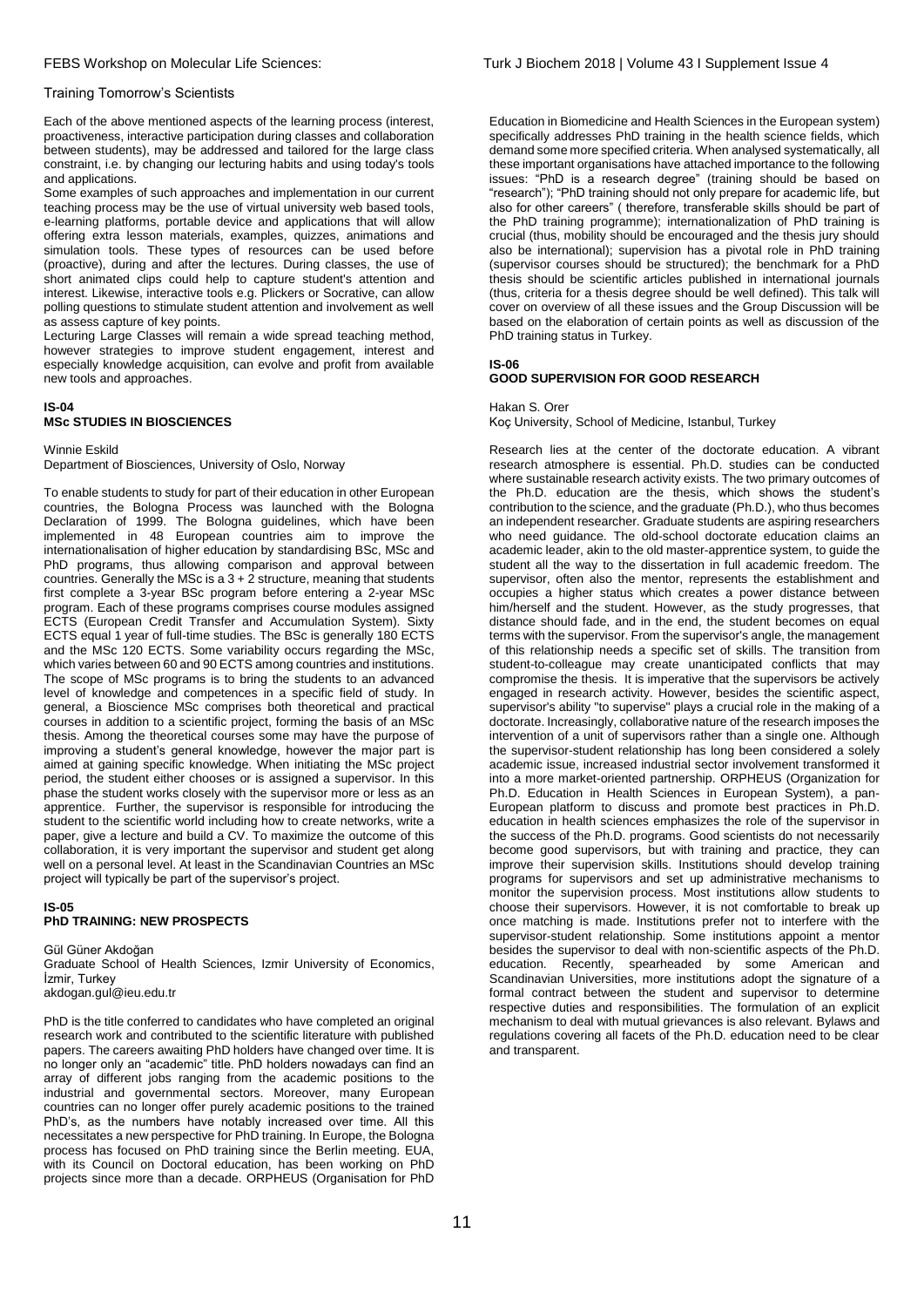#### **IS-07**

#### **REFLECTING ON AND RECORDING EVIDENCE OF ACQUIRED TRANSFERABLE SKILLS**

Luciane Vieira de Mello School of Life Sciences, University of Liverpool, UK

Studying off-campus, placements enable students to develop a range of skills that demonstrate their independence and adaptability, and enhance their academic and employability prospects (Messelink et al., 2015). The value of a placement experience is enhanced when the experience is systematically assessed (Beard, 2007). In the postgraduate module described here, the off-campus students write a weekly reflective log describing their personal and academic experiences and link them to key employability skills. On their return they write a final report describing the socio-economic drivers of the research and the potential impact of the research on local communities. E-portfolio system supports this online reflective log. The e-portfolio forms contain specific elements for students to complete, which are then read and evaluated on-line by supervisors who provide timely feedback and suggestions for improvement. This log also includes a skills audit, highlighting both the scientific and personal skills that have been developed during the placement. Monitoring students' ongoing performance is important in order to encourage formative feedback and dialogue between students and University academic supervisors, as well as encouraging students to take responsibility for their learning. Here we describe the evaluation of the student experience during these placements within an international university or national partner organisation, and the module assessment system. Data were collected using a questionnaire and a focus group, and several themes emerged from the analysis. First, results showed that taking part in the placement and conducting their own independent research at the host site helped students to make connections between their scientific knowledge, otherwise constrained within the walls of the University lab, and the wider impact of their research on society and people. Another theme was about career choices and aspirations, and the placement experience either confirmed prior choices or opened new horizons. Students were able to appreciate a wider range of research settings (e.g. research-support or mix of clinical & research), of which they were previously not aware. In relation to the assessments, students stated that the online reflective log helped them to feel supported by the university academic, while weekly feedback on work challenged them to reflect on the scientific and personal skills gained. Students agreed that they had further developed their employability skills (as determined by a skills audit) during the placement. Students acknowledged it was challenging to have to acquire evidence of skills development and to discuss the socio-economic impact of their work in the final report. However, they appreciated the usefulness of this reflection in relation to their future careers. In addition, many students commented that writing the weekly logs helped with writing the final report.

References: Beard, D.F. (2007) Assessment of Internship Experiences and Accounting Core Competencies. *Accounting Education, 16*:2, 207- 220, DOI: 10.1080/09639280701234625

#### **IS-08**

#### **EXTERNAL EXAMINERS, SUPERVISORS AND ACADEMICIANS FOR THE INTERNATIONAL POSTGRADUATE (MSc and PhD) PROGRAMMES**

Tomris Özben

Akdeniz University, Medical Faculty, Department of Medical Biochemistry, Antalya, Turkey

Several International Universities are appointing External Examiners and International Academicians as Lecturers and Supervisors for their Post-graduate (MSc and PhD) programmes. The General Academic Regulations of the University of Zimbabwe, College of Health Sciences provide appointment of External Examiners "to moderate all formal examinations" for MSc programmes. The University normally appoints External Examiners for a three year cycle during which the External Examiner will moderate examination papers every year, but will visit the institution every other year to participate in the examination process. Appointment of External Examiners is made by the Senate on the recommendations of the Departmental Boards based on the high academic standing and CV.

The main duties of an external examiner are:

•to evaluate all forms of assessment which contribute to students' degree results;

•to evaluate, and help ensure fairness and consistency in the assessment process;

•to moderate summatively assessed work at module and programme level;

•to comment on draft examination papers and assessment tasks as appropriate;

•to report on the structure, content, academic standards and teaching of programmes;

•to comment on any alleged cases of assessment irregularities.

Each External Examiner is requested to provide a confidential written report at the end of his examining duties to the Vice Chancellor on email and not to the Chairpersons of Departments or anyone else. External Examiners are encouraged to make any comments they wish, including observations on teaching, course structure and course content, as well as the examinations themselves. Postgraduate PhD programmes at the University of Modena and Reggio Emilia provide advanced research and professional skills to highly qualified students. International academicians for the programs are appointed annually based on an evaluation for a high academic standing. Many of the programmes are jointly coordinated with national and international partners and all doctoral programmes offer the opportunity to spend time abroad for research and internships. Admission is based on an examination. All doctoral programmes at University of Modena and Reggio Emilia begin on November 1 and last three years, and no fewer than 50% of the students enrolled in the programmes receive full scholarships.

#### **IS-09**

#### **GENDER ISSUES ON SCIENCE AND EDUCATION: THEORY AND PRACTICE**

Cecília M. Arraiano

ITQB NOVA -Instituto de Tecnologia Química e Biológica António Xavier, Universidade NOVA de Lisboa, Portugal

Gender: refers to the social attributes and opportunities associated with being male and female and the relationships between women and men and girls and boys, as well as the relations between women and those between men. These attributes, opportunities and relationships are socially constructed and are learned through socialization processes. They are context/ time-specific and changeable. Source: UN Women, available at Concepts and Definitions

There are intrinsic biological differences which contribute to diversity of points of view. Diversifying problem solving styles, and widening perspectives on possible solutions is always positive. The participation of women in science and technology needs to be promoted since it has shown to contribute to increasing innovation, plus quality and competitiveness of scientific and industrial research. Furthermore, there is the need to advance and benefit from gender-sensitive research in innovation and development.

Education is the basis of all socio-economical progress. Towards the inclusion of a gender perspective in education can lead to advances in any society and gender gaps have to be avoided so as man and women have the same opportunities.

#### **IS-10 E-MED ACTIVITIES IN CHARLES UNIVERSITY**

Tomáš Zima, Stanislav Štípek, Martin Vejražka First Faculty of Medicine, Charles University, Prague, Czech Republic

Medical faculties in the Czech Republic and Slovakia have developed a strategy for the construction of a network in 2006 and Chaler University was a leading institution. Instead of a new centrally organized consortium they created the network from the bottom up. MEdical FAculties Educational NETwork - MEFANET represents a strategy for preparing and sharing electronic educational materials.

MEFANET offers a common gateway to educational objects created by any member of the network. There are sofisticated tools for classification of the content, sharing it and controlling access. All activities of MEFANET are coordinated by an advisory board of faculty deputies. MEFANET has proven to be cheaper, more viable, self-regulating and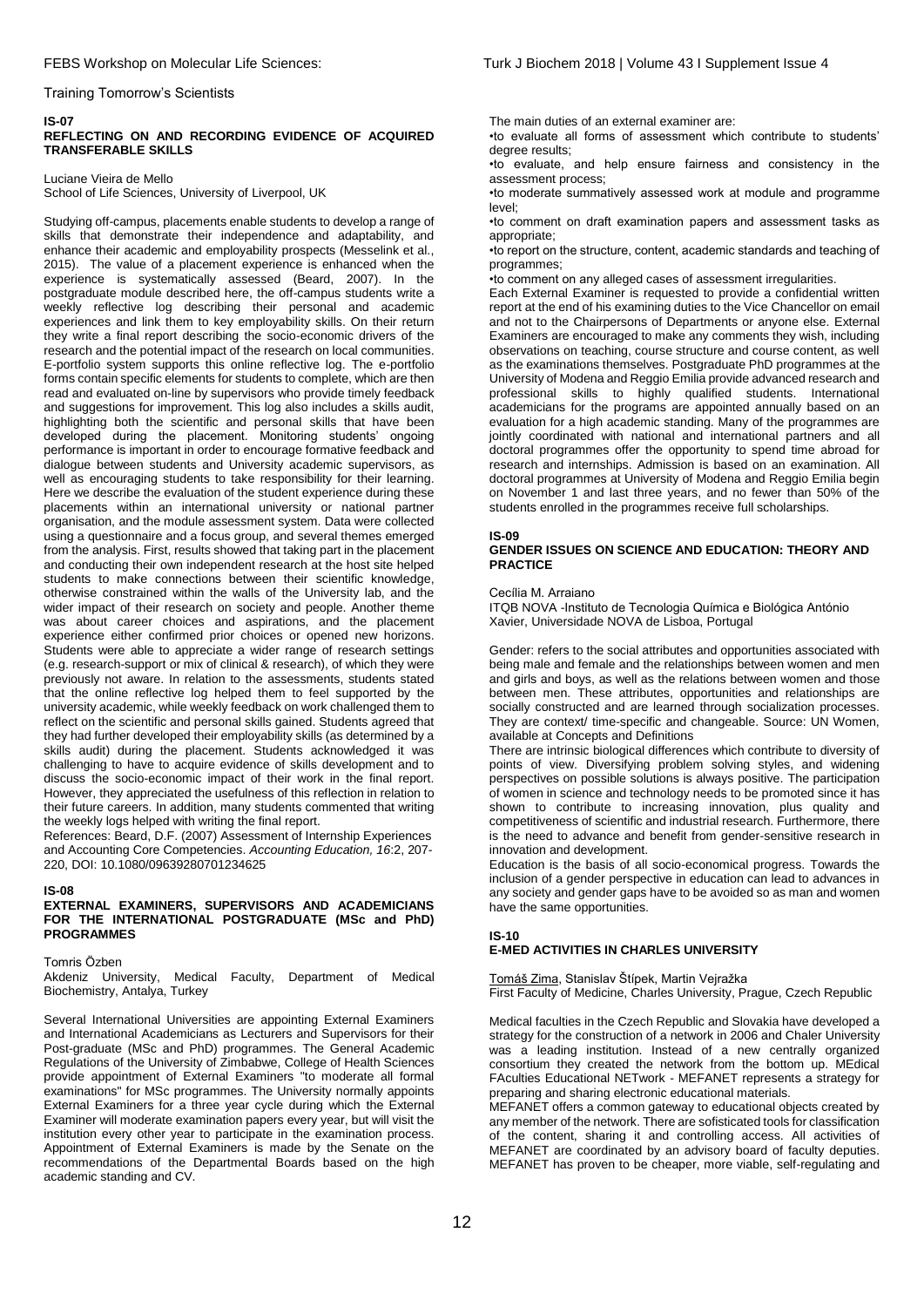self-assessing strategy compared to other approaches and centrallyorganized institutions which is opened to to 26 000 students.

MEFANET cover three main platforms for collaboration and sharing educational objects. As the first, it offers a common gateway to epublishing web portal. Sophisticated tools for classification of the content, sharing it and controlling access are implemented in the common gateway. The second one is a common installation of learning management system (LMS) Moodle. The third and most surprising one are WikiLectures – a tool for crowd sourcing of educational sources. MEFANET is community of people, not only a portal to depositories and it consists of more education tools than portal to learning sources. MEFANET is open for the medical schools of any other country. WikiLectures (WikiSkripta in Czech, www.wikiskripta.eu), are very opened ensuring maximally effortless contributing and fast updates. WikiLectures are not a dictionary as Wikipedia is; they are rather a textbook with well-defined target reader and specified learning objectives. WikiLectures contains more than 9600 "chapters" and this number is permanently growing. WikiLectures encountered over 40 000 visitors annually. English version is ready and freely opened. WikiSkripta is a vibrant academic community

#### **IS-11**

#### **E-MED: AN E-LEARNIG PLATFORM TO AUGMENT AND EVALUATE MEDICAL EDUCATION**

Ali Burak Özkaya

İzmir University of Economics, Faculty of Medicine, İzmir, Turkey ali.ozkaya@ieu.edu.tr

Electronic learning is an educational model in which computing, internet and related tools are used to augment and mediate teaching and learning. We have implemented e-learning in our curriculum not only as a tool for effective learning but also as an integral part of both execution and evaluation of the medical education program. We have built the platform (E-MED) on Blackboard, one of the most common learning managements systems, using almost all functions of the software including customized page design, learning modules, surveys, assignments and assessments. However, the real distinction of the E-MED platform arises from the use of the software's two less known functions: the analytics module and the goal alignment feature.

Analytics module enables close monitoring of student activities within Blackboard course pages as well as student grades obtained from various assessment pieces. We have implemented an advisorship program in which advisors have access to statistical reports of the students in real-time, making it possible to detect patterns of decline in an earlier point and intervene promptly. Advisors discussed these reports with the students in regular meetings and gave feedback in order to improve their performance. The second mentioned function, goal alignment, has been used to introduce all course outcomes of the medical education program to Blackboard. These outcomes then have been aligned to all electronic materials uploaded to the system including presentations, multimedia tools, book chapters, articles, assignments and test questions. Aligned assessment pieces are especially important because with the use of analytics tools we are able to produce reports detailing success of the students in an outcome-based manner. Therefore, for each outcome, we obtained a report containing student success rates which was used in course and program evaluation processes. In conclusion, we have constructed E-MED in order to fully use the advantages of electronic medium in augmenting and evaluating medical education by using outcome alignment and analytics. We believe that this model can be used for future initiatives seeking an analytical way of executing advisorship as well as course and program evaluation. This talk aims to explain key elements of the E-MED platform. Discussion session is preserved for live-demonstration of the system as well as a Q/A session.

#### **IS-12**

## **VIRTUAL LABORATORIES: A TOOL TO SUPPORT LEARNING**

#### Angel Herráez

Biochemistry and Molecular Biology, Dept. of Systems Biology, University of Alcalá, Madrid, Spain

Teaching laboratories often lack the resources to accommodate handson experimentation on many modern types of analyses and techniques.

This may be due to limitations in the accessibility to suitable samples, lack of equipment, or safety measures that would need to be implemented. There is hence a need for means to provide complete and up-to-date training for students even when real experimentation is not feasible. One solution to fill such a gap is the use of multimedia resources that display such experiments or techniques, another is to run computerised simulations of the experiments. This is useful but still does not provide the full experience; it is particularly desirable to have true spaces for experimenting, in the form of open-ended virtual laboratories, rather than watching animations or videos that always progress in the same way and end with the correct or expected result. Such an open exploration may be very significant for assimilation of the underlying scientific concepts, both methodological and analytical or diagnostical, and to gain relevant professional abilities like experimental design, observation and analysis of results. In this talk, these features will be highlighted while presenting some available resources. Particular attention will be devoted to demonstrate environments that allow users to design their own experiment and explore conditions, amounts, combinations with results that are not prefabricated, but depend on the actual conditions used.

#### **IS-13**

#### **USING PROTEOPEDIA IN YOUR TEACHING OF BIOMOLECULAR STRUCTURE AND FUNCTION**

#### Angel Herráez

Biochemistry and Molecular Biology, Dept. of Systems Biology, University of Alcalá, Madrid, Spain

Molecular structure is an inherent part of nearly any lesson in biochemistry, necessary to understand both the properties of biomolecules and the interactions among them. There are, however, limitations in this understanding when the student is presented only with two-dimensional depictions of biomolecules, particularly so for bigger ones like proteins and nucleic acids. The use of three-dimensional molecular representations and the possibility of interactively exploring such molecular models are of great help in perceiving multiple issues of structure, interaction and, consequently, function. In this respect, the Proteopedia website offers ready-made materials, free to use, as well as a platform to develop new ones. This talk will provide an introduction to Proteopedia, its content and features, and several ways it can be used in the educational process. Particular attention will be put into how to make profit of Proteopedia, on the one hand to support teaching and on the other hand to entice students towards learning about the structure of biomolecules in an interactive, content-rich medium. In the associated small group session, attendees will have a chance to request more information and also to practice creating their own material in Proteopedia.

#### **IS-14**

**EUROPEAN SCIENTIFIC POLICY IN LIFE SCIENCES SUGGESTIONS FOR THE FP9** 

#### Emmanouil G. Fragkoulis

National and Kapodistrian University of Athens, Greece FEBS Science and Society Committee

European Scientific policy was for the first time politically endorsed as a major driver for the future of the Europe at Lisbon summit meeting of Heads of State and Government of the European Union in March 2000. "The Lisbon Strategy" as it became known announced a bold agreement by all EU states to work "Towards making the EU the most competitive and dynamic knowledge based in the world, capable of sustained economic growth providing more jobs and achieving greater social cohesion" Progress in the basic science was then recognized as being as important as innovation.

As is obvious this decision stimulated the scientific community to collaborate in Science Policy issues in order to achieve the goals set up for the "European Research Area" (ERA) Recognizing the need for scientists to act collectively in order to contribute to shape the future of Science Policy in Europe, a Pioneering group of European scientists emphasized the need to join forces with other international organizations, to work forwards for the creation of European Research Council with the aim of supporting basic Research.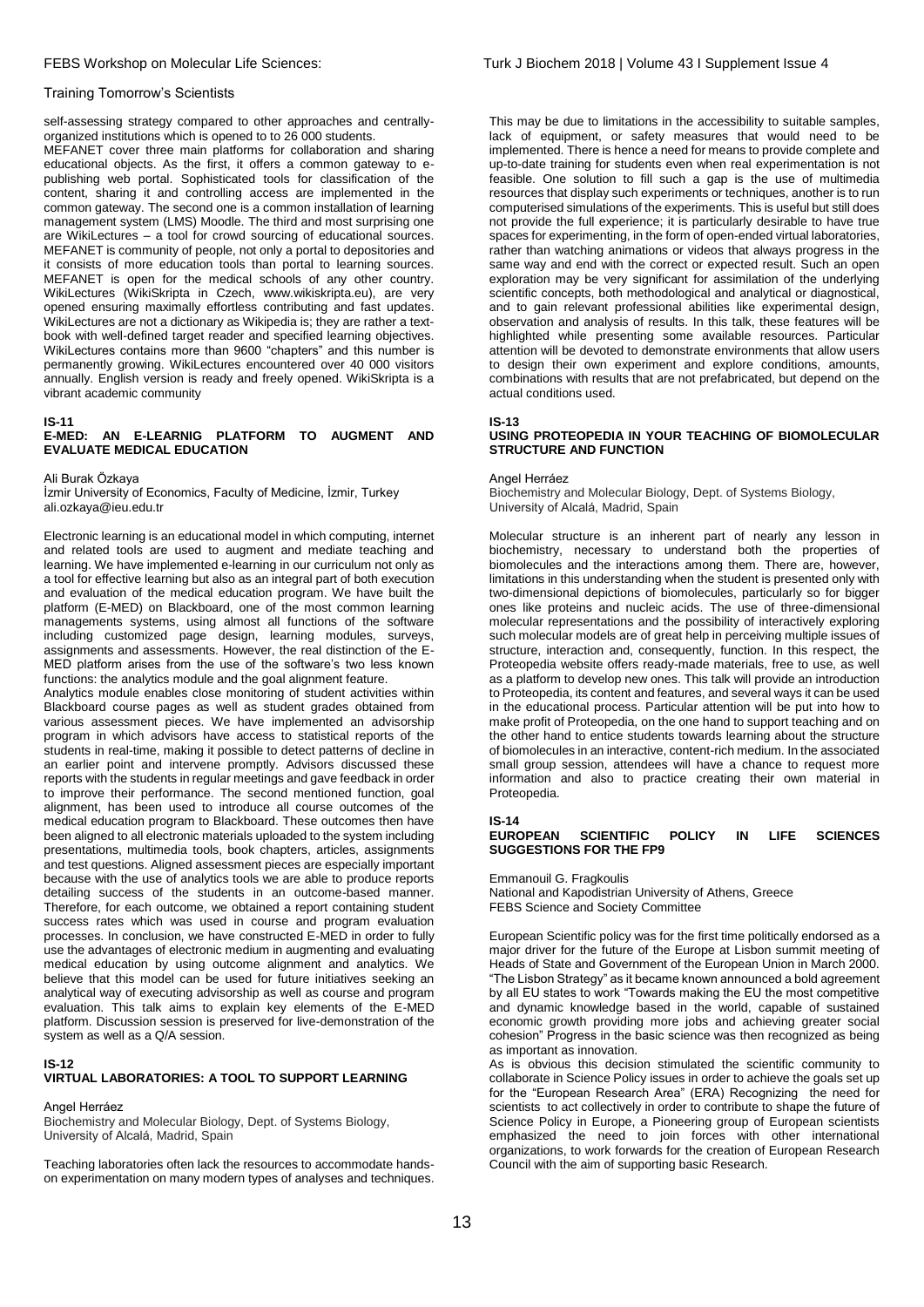In September 2005, under UK presidency the political decision was taken to create the ERC for the funding of basic sciences, including social sciences and humanities, by the FP budged. The funding should based on no other criteria than Scientific excellences as defined by independent peer review process as required by the scientific community.

However, two common key points were not included in the initial political agreement and in fact these are still open i: The creation of the ERC as areal European Institute ii. The creation of a mechanism preferably under the ERC umbrella to fund collaborative (Bottom up) basic research. Today such a position still acts as a powerful blocking factor against greater contributions by scientists to scientific strategic steering of EU science policy.

Anyhow campaign for the creation of ERC and for the funding of bottom up research by the EU-FP exclusively on scientific ground was a unique event in the history of European Science policy. Initially, this was a movement led by some large European Scientific Societies like FEBS and other Euro Science federation joined by a few rather independently managed organization as the ESF, EMBO etc. As well as individual scientists.

Horizon 2020 was Europe's flagship programme for research and Innovation. Among the main objectives of the program were leverage excellence and foster cross border collaboration, boost the European Health and wealth, close the gap between research and market. Although Horizon is an interesting programme the scientific community has faced it with scepticism. As can be seen from the results of the midterm evaluation, among the main points of criticism are: the low percentage of the budget available for basic research, the overall success rate below 13% (compared with ~20% for FP7), high bureaucracy and problems with reviewer selection.

Towards shaping of FP9 the commission appointed a committee called "Lamy high level group" for suggestions. The committee made eleven recommendations and the general group mandate was: "To formulate a vision for the future EU research and Innovation, to draw strategic recommendation on maximizing the impact of EU R&I programmes in the future".

In the same time Scientific federations between them "Alliance for Biomedical Research in Europe whose FEBS is full and very active member made important recommendations for the EU's ninth framework programme between them: Strongly support the lamy report's recommendation in double the overall budget of the next framework programme advocating dedication of 25-30% of the FP9 budget to biomedical and health related research, increased funding for ERC and basic clinical and translation research, improving the low success rate of application through balanced and broader calls, as well as a rigorous selection at 1st stage and continuity in funding for successful networks established in previous frame work programmes.

#### **IS-15**

#### **A RESEARCH TRAINING CENTER MODEL: THE WEIZMANN INSTITUTE OF SCIENCE**

Israel Pecht

Dept. of Immunology, Weizmann Institute of Science, Rehova, Israel

The Weizmann Institute conducts research and offers graduate education in the breadth of scientific disciplines, with an emphasis on cross-disciplinary investigation. The Weizmann Institute is comprised of five faculties, constituted of 18 departments and additional service units. The Faculty of Chemistry advances the dream of Dr. Chaim Weizmann, an organic chemist, who was the original visionary of the Institute. Research in the Faculty is ranging from theory to experimentation, and from the Nano to the planetary scales. The Faculty of Physics advances research in the physics of complex systems, condensed matter physics, and particle physics and astrophysics. There is about an equal number of experimentalists and theorists. The Faculty of Mathematics consists of the Department of Mathematics and the Department of Computer Science and Applied Mathematics. The research carried out in the faculty ranges from abstract and theoretical studies within mathematics and computer science, through using and applying mathematics and computer science in other sciences, to their application in concrete industrial developments. The Faculty of Biology together with the Faculty of Biochemistry, span research efforts towards understanding of life at all levels, from the molecule to the cell and the entire organism, from immunology, the human brain, to the body's development and

regulatory processes. Biochemistry research focuses on the processes of life at the levels of molecules, cells, organs, organisms and ecosystems. At the basis of all these levels of organization are the biomolecules, including DNA, RNA, proteins, polysaccharides and small molecules. Graduate studies at the Weizmann Institute of Science are conducted through its Feinberg Graduate School which awards M.Sc. and Ph.D. degrees in life sciences, chemical sciences, mathematics and computer science, and physics. It also awards non-thesis MSc degrees in science education. Graduates go on to senior positions in academia and industry. All students are integrally involved in research conducted at the Institute, working collaboratively with faculty members and postdoctoral fellows. All students receive full scholarships and living stipends so that they can devote their time to research and study.

#### **IS-16 BIOLOGY IN THE THIRD MILLENNIUM: TOOLS, PROMISES, CHALLENGES AND ETHICS**

Magali Blaud<sup>1</sup>, Xavier Coumoul<sup>1</sup> and Jean-Luc Souciet<sup>2</sup> <sup>1</sup>Université Paris Descartes, Sorbonne Paris Cité, Paris, France <sup>2</sup>Université de Strasbourg, France

The early 2000 were characterized by the publications of several eukaryotic genomes of major importance (*Homo sapiens* or Arabidopsis *thaliana* for examples, even if the Saccharomyces cerevisiae genome was previously released in 1996) and at the time they were considerate as a critical data sets for future functional analysis. However, an incredible number of new high-throughput technologies (genome, transcriptome, proteome, interactome, metabolome, etc.) directly related to the development of new bioinformatics approaches have emerged each couple of years. The massive usage of these new tools is at the origin of a tremendous acceleration of biological information: an incredible burst of knowledge.

We proposed to observe how few of these new tools for deciphering life have introduced changes to conduct biological analysis; to reveal what was hitherto the domain of the unknown (gut, deep ocean); the link between traditional description of living organism and their genome (the come-back of Natural History); the positive and negative role of "model organisms".

Due to the genomic tools, the biodiversity so frequently cited but still widely unknown, starts to reveal its incredible complexity. The corresponding data have strongly modified the tree of life and in addition revealing how important is the horizontal transfer of genetic elements. These incredible new data sets, scientifically interpreted, could be used for potential positive application for the human societies as for examples identifications of a new generation of antibiotics; improving teaching efficiency based on brain imaging that facilitate a better understanding of the human brain function in space and time; production of cereal genomes fully sequenced and annotated (wheat for example) is a perfect data set to do breeding in a knowledge-based way. In addition genetics tools are used to determine both the function of genetic elements but also to modify all kinds of genomes. This last point was discussed as an important bio-ethical question (43rd FEBS Congress, Prague 2018, July). The consequences of this burst of knowledge are multiples, the high production of data introduce the notions of: data bank quality (EMBL-EBI for ex.), long-term storage of all data, quality of publications and accessibility (paywall and unpaywall), misconducts, fake science, plagiarism and intellectual property. Another consequence for our working group: what to be teach in the future in molecular science education? This is a very important open question.

References: Etonnant vivant (C. Jessus Editor), CNRS Editions, 2017 (www.cnrseditions.fr); Jamais Seul (M.C. Selosse) Actes Sud , 2017 (www.actes-sud.fr); Genoscope Paris,Evry

[\(http://jacob.cea.fr/drf/ifrancoisjacob/english/Pages/Departments/Geno](http://jacob.cea.fr/drf/ifrancoisjacob/english/Pages/Departments/Genoscope.aspx) [scope.aspx\)](http://jacob.cea.fr/drf/ifrancoisjacob/english/Pages/Departments/Genoscope.aspx); Learning and competence for the 21st century, Prospects, UNESCO, Vol XLIV, n°4, December 2014.

# **IS-17**

# **JOINT RESEARCH WITH THE INDUSTRY**

#### Jerka Dumić

University of Zagreb, Faculty of Pharmacy and Bioch., Zagreb, Croatia

During the last few decades the shift from uni-directional flows of funding and innovation between government, academia and industry to the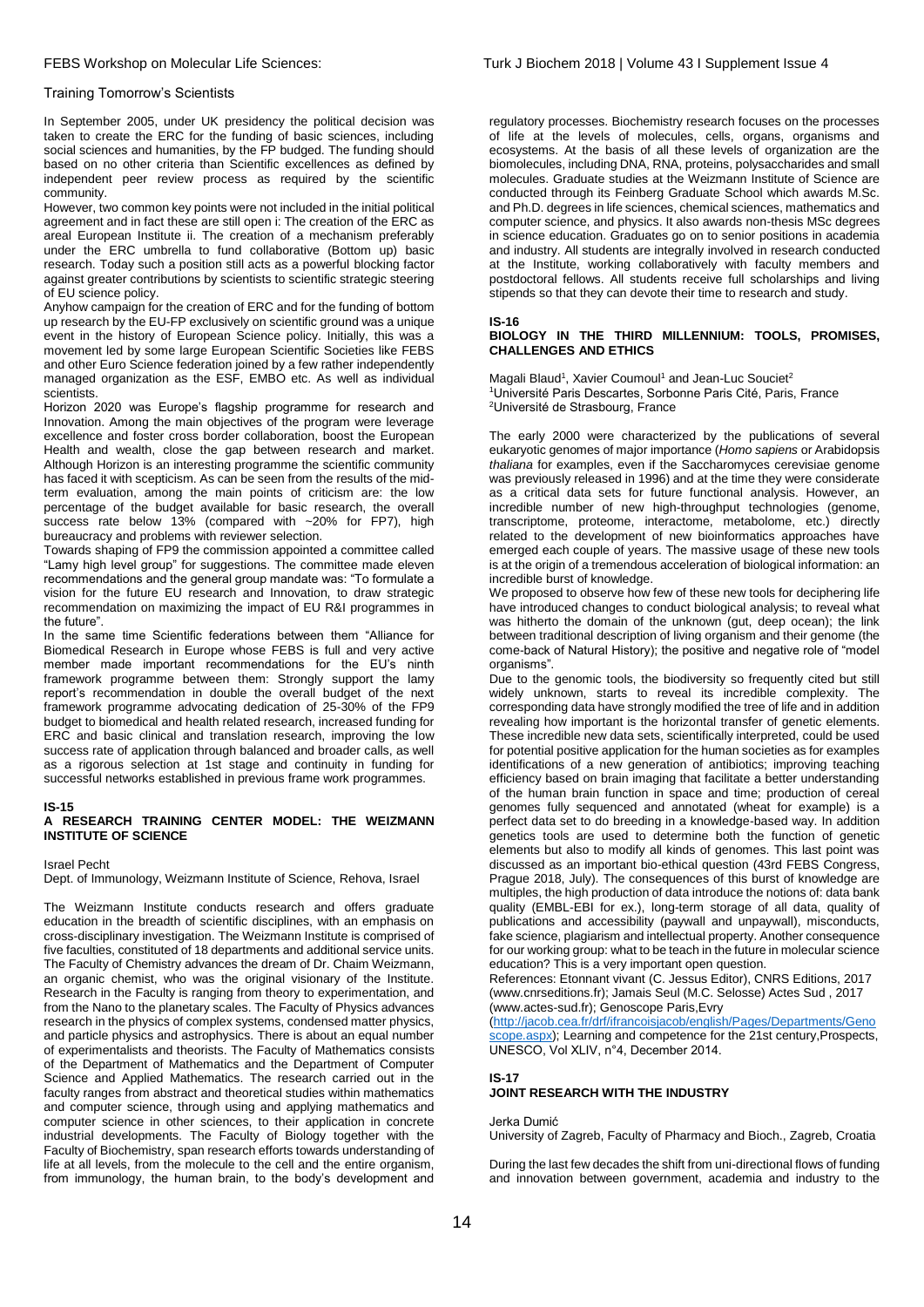Triple Helix concept, characterised by multi-directional flows of knowledge, financial resources, and social benefits, resulted in improvement of the academic-industrial collaboration. Yet, academia is still more focused on teaching and research, while industry tries to articulate and meet the consumers' needs. However, due to the Triple Helix concept, the strategic mission of universities has moved beyond education and research toward a "third mission" related to technology absorption, adaptation, and diffusion, as well as the improvement of collaboration with industry and direct contribution to the economic growth and development (1). Yet, the further enhancement of the collaboration between academia and industry is crucial for the improvement of education and training as well as skills development, but also because it enables generation of new knowledge and provides its acquisition and application (innovation and technology transfer) (2). The collaboration between universities and industries also promotes entrepreneurship through the start-ups and spin-offs establishing. Furthermore, there is a wide range of benefits rising from universityindustry collaboration such as achievement of synergies and complementarities of scientific and technological capabilities, expansion of the relevance of research carried out in public institutions, promotion of the commercialization of public research and development (R&D) outcomes, and increase the mobility of labour between public and private sectors (2). Academic-industrial collaboration and technology transfer play especially prominent role in biomedical sciences e.g. through advancing the development of new drugs and other biomedical technologies. Although it can result in both important public health benefits and a source of income for universities, some ethical concerns, particularly when research involves human subjects, may raise (3). Despite multiple and wide-reaching benefits of the collaboration between academia and industry, the historically defined missions of these two "cultures" (education and discovery driven by intellectual curiosity vs. translational research, commercialization, and profit making) still upbear walls between them. This is why, it is of utmost importance to undertake measures by both parts, but particularly by the government that will promote, encourage and facilitate academicindustrial collaboration. Some of them are the policies that promote university-industry collaboration; R&D incentives and grants; performance-based funding of universities and reward systems for researchers; intellectual property rights regime and technology transfer offices; science parks, spin-offs, and business incubators, but particularly supporting the enhancement and improvement of education and training in accordance with the industry needs (2). However, beside the governmental measures that are undoubtedly important, both academia and industry should recognise the advantages and mutual benefits of collaboration and actively contribute to its establishing and development. For the beginning, universities should consult industry in curricula development, offer entrepreneur¬ship educational contents, promote joint supervision of PhD students, while industry should explore capacities of researches conducted at the universities, offer more internships for the students, encourage participation in teaching among the experts, shear the state-of-the-art technologies with academicians etc.

1. Okraku TK, Vacca R, Jawitz JW, McCarty C (2017) Identity and publication in non-university settings: academic co-authorship and collaboration. Scientometrics 111:401–16.

2. Guimón J. (2013) Promoting University-Industry Collaboration in Developing Countries. World Bank: The Innovation Policy Platform 3. Martin BJ (2002) Academic-industrial collaboration: the good, the bad,

the ugly. Trans Am Clin Climatol Assoc 113:227-40.

#### **IS-18**

#### **POST-GRADUATE ACADEMIC PATH TIPS FOR YOUNG SCIENTISTS**

Beáta G. Vértessy

Dept Applied Biotechnology, Budapest University of Technology and Economics (BME), Budapest, Hungary, and Institute of Enzymology, RCNS, Hungarian Academy of Sciences, Budapest,

**Hungary** 

For young scientists, the relevant choice of adequate postdoctoral position will greatly contribute to building a successful research carrier. How to ride the good tide is a complex problem wherein – in optimal cases - supervisors and the young scientists need to work together.

This talk will focus on the academic possibilities of guiding your career forward. In this aspect, the choices are more numerous than it seems. Within a postdoctoral opportunity, you can actively shape your career by considering how the scientific job can be complemented by additional science-related activities. Making the most of your postdoc is a complex challenge and this talk will address some helpful tips to achieve this.

There are numerous issues to consider both on behalf of the young scientist who wishes to apply for a postdoctoral position as well as for the senior scientists (previous and future supervisors). First of all, it is of high importance that the supervisor recognizes the need of the young scientist to pursue independent research in a new field and in a different lab. The supervisor may facilitate choice of the cognate and relevant future host for the young scientist relying on their research network.

Also, the supervisor can help the young scientist by proposing new research fields and promoting possibilities in applications for postdoctoral studies, and may contribute greatly to all aspects listed below. However the major part and responsibilities lie with the young scientists themselves.

Among these responsibilities, some of the most important factors are the following:

1 Identification of interesting, currently yet open, and widely influential research areas

2 Finding a good postdoctoral position, with a relevant supervisor who is capable of building a mutually beneficial partnership with the young scientist. In this respect, carriers of previous post postdoctoral fellows in the lab will be highly revealing.

3 Working on publication skills. Publications are of course the very measure of the success of research studies, so care needs to be taken to proceed with these skills both in manuscript writing and conference presentations

4 Consideration of future possible carrier stages, choice and preparation.

#### **IS-19**

### **POST-GRADUATE INDUSTRIAL PATH**

Jerka Dumić

University of Zagreb Faculty of Pharmacy and Biochemistry, Zagreb, Croatia

Pharmaceutical and biotechnology industry positions have become manuate and many recent graduates but especially PhD graduates, and consequently highly competitive. According to the Nature's 2017 Graduate Student Survey more than half of the respondents said that, they would like to work in industry, and nearly one-quarter said an industrial position was what they most wanted (1). Unfortunately, the reports from the employers from pharma and biotech industry indicate the existence of a considerable gap between the skills required by employers and those possessed by recent graduates (2). Therefore, an adequate education and training, as well as skills development that will meet the industry needs, on both graduate and postgraduate level, have become a huge challenge for the universities but also for PhD supervisors. On the graduate level, curricula are predominantly created by the faculty members/academicians thus reflecting their views and expectations, in most cases without consultations with industry. Consequently, curricula might or might not be aligned with student needs upon graduation and entrance into industry positions. Some survey revealed that academic research environment appreciates more knowledge in basic sciences and skills in laboratory and research methodologies, whereas industry appreciates more communication skills, skills related to teamwork and self-efficacy. Yet, both environments equally appreciate skills related to problem solving, selfdirected learning, and having a big picture (2). Thus, it is hard to expect from academicians to create and to run curricula that will enable to students the development of the skills needed for the successful industry career, without close and tight collaboration with the colleagues from industry. On the postgraduate level, the problem is relinquished to the supervisors, who often do not have any experience with industry, so not being aware of skills needed for industry positions. The Nature's 2017 Graduate Student Survey revealed students' dissatisfaction with supervisor's advising regarding student's careers outside academia, encouragement to attend career training and events, and help with finding future employment, in more than 30% of respondents (3). Thus, many recent graduates are left to themselves regarding the recognising and developing skills needed for industry career. Therefore,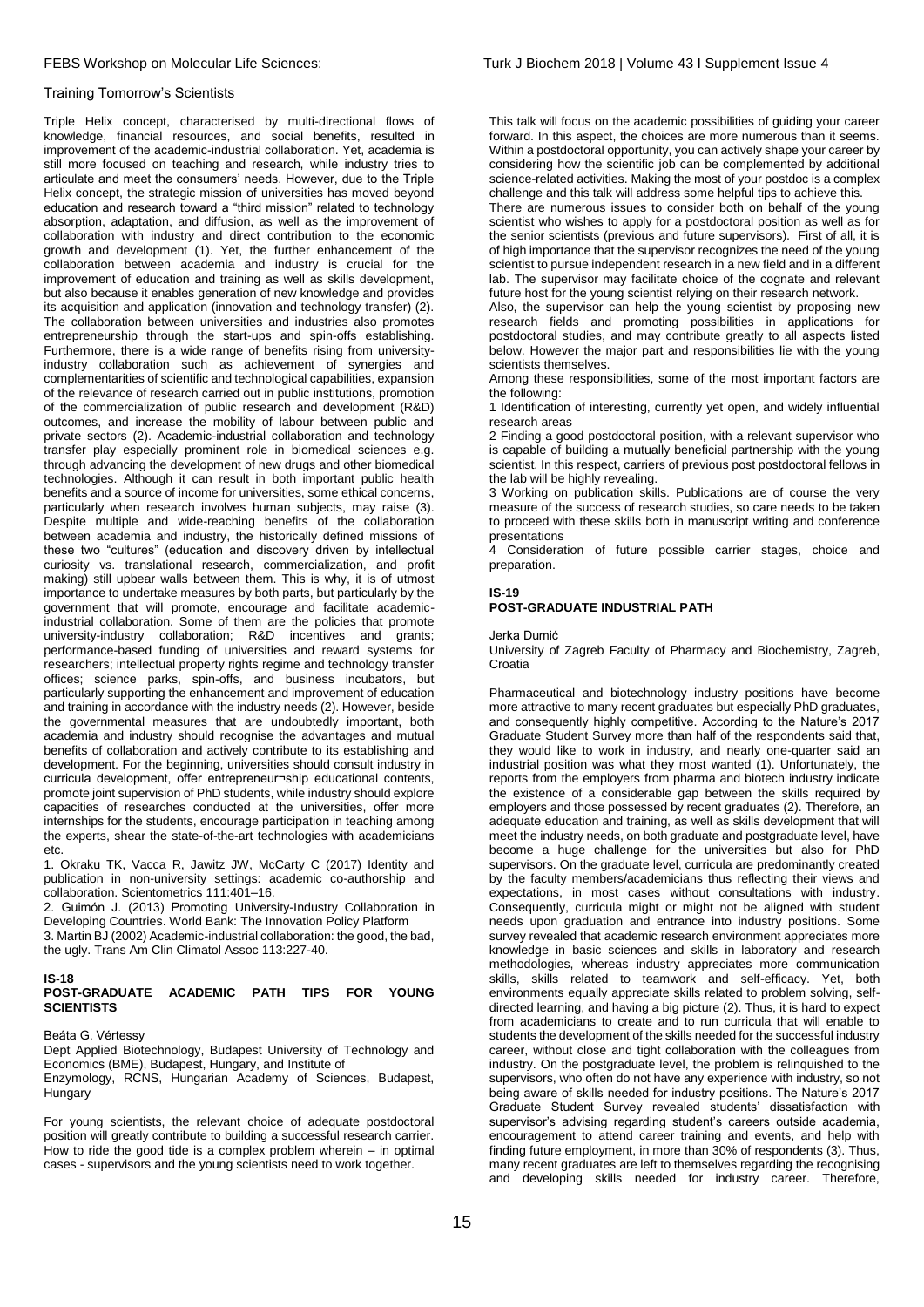universities/faculties should offer training created by professionals and in collaboration with industry that would be part of PhD training as an elective course. If we go further, special PhD programs could be created, as a joint venture of universities and industry that should include contents regarding intellectual property and commercial product development, start-up business practices, project management, and soft skills such as, communication and interpersonal skills, self-efficacy, teamwork etc. Taken together, both academia and industry facing a huge challenge in creating a workforce that will meet the needs of the industry, but above all to contribute to the economic growth and development.

1. Powell K (2018) Industrial strength. Nature 555:549–51.

2. Taglar CP and Goodey NM (2015) Views from Academia and Industry on Skills Needed for the Modern Research Environment. Biochem Mol Biol Educ 43: 324–32.

3. Woolston C (2017) A love–hurt relationship. Nature 550:549–52.

#### **IS-20**

#### **CV PREPARATION: HOW TO MAKE THE MOST OF YOURSELF!**

Keith Elliott FEBS Education Committee Emeritus, University of Manchester, UK

Your curriculum vitae will probably be the first information a potential employer has about you. A curriculum vitae may also be required when applying for grants and fellowships. It is important to create a good impression and make the most of what you have achieved – making sure that the right information is presented in a logical order, with appropriate emphasis. There is no one correct way to write a curriculum vitae, but there are lots of potential pitfalls that should be avoided. Each application requires a different curriculum vitae, often needing significant rewriting. Preparing a curriculum vitae is like writing a paper and should be given similar care and attention. It should provide evidence of your skills and abilities and not simply be a list of degrees. The talk will give hints on how to approach the task to help ensure that you give yourself the best opportunity to be interviewed, or get the job, fellowship or grant. It will be followed by the opportunity to discuss your curriculum vitae in more detail during the workshop.

#### **IS-21**

#### **HOW TO WRITE (AND PUBLISH) A SCIENTIFIC PAPER**

Félix M. Goñi

University of the Basque Country, Bilbao, Spain

I intend to provide a series of very practical tips for writing a scientific communication, aimed at young scientists at the beginning of their careers. Contents of the talk include selection of journal, preparation of figures and of their legends, and specific advice on each part of the paper, including references and acknowledgements. Reactions after reception of the editorial decision will also be dealt with. Related topics such as Open Access, impact factors or h-index will also be discussed.

#### **IS-22 HOW TO WRITE A RESEARCH PROJECT PROPOSAL**

Miguel A. De la Rosa

Institute for Chemical Research, cicCartuja University of Seville & CSIC Sevilla, Spain

Writing a research proposal is not a simple task if we wish – and we do usually wish! – to succeed in putting our project into practice. Three different developing stages should indeed be clearly born in mind from the very beginning. The first stage requires you (the applicant) "To have your own idea", thus demanding novelty and originality in the way of thinking. The second has the goal "To get your idea funded", thus entailing project feasibility and persuasion in the way in which the idea is presented. The third is "To run the project", thus requiring resources and local implementation. The difficulty decreases as much as the paperwork increases from the first to the second and to the third stages. So the most difficult and key point in the elaboration process is to think out of the box, to be different, to be unique, to be you. Audacity is a key element for any researcher, as was it for Christopher Columbus when

uncovering the Americas to Europeans: "You can never cross the ocean unless you have the courage to lose sight of the shore".

In this talk, the importance of reading scientific literature, being aware of competitors and developing original thoughts will be discussed. As the Nobel laureate Albert Szent-Gyorgyi said: "Research is to see what everybody else has seen, and to think what nobody else has thought". And communication – from brain to brain, from yours to proposal reviewers' mind – will unavoidably emerge as the voussoir, the wedgeshaped or tapered stone used to construct the whole project. In this context, the three pillars of the Aristotle's Rhetorical Triangle will be discussed: ethos (credibility), logos (reasoning) and pathos (empathy). We will end with a basic, central principle as take-home message: "Have the brain full before writing any single word on any blank piece of paper". In the Group Discussion sessions, the students will further learn practical skills about structuring the proposal (basic scheme and complementary aspects), designing the research strategy, scheduling aims and tasks, budgeting the costs, writing the abstract, etc.

**IS-23**

#### **THE ART AND SCIENCE OF EFFECTIVE ORAL PRESENTATIONS**

Ferhan Sağın

Ege University, Medical Faculty, Dept. of Medical Biochemistry, İzmir, **Turkiye** 

ferhan.sagin@gmail.com

Successful scientific careers build upon clear, logical and effective delivery of ideas and scientific results. This interactive session will start with discussing the basic elements of any good scientific oral presentation-from journal clubs to short talks in conferences. Brief introduction and some basic guidelines for planning, preparation, practising and delivering of an effective talk will be introduced. Stages of a scientific talk, "what to do" and "what not to do" for each stage will be discussed and exemplified with good practice examples.

The group discussions will use both small and whole group discussions. The interactive format of the session will also include engaging learning activities by the use of short questions and some educational technologies or elements of team-based learning. During the session, enough time for clarification about all phases of an effective presentation including dealing with the Q&A will be allocated. Additional resources (guidelines, checklists and other related printed material) will also be provided to participants.

#### **IS-24**

#### **e-TOOLS OF TRADE FOR SCIENTISTS**

Ali Burak Özkaya

İzmir University of Economics, Faculty of Medicine, İzmir, Turkey ali.ozkaya@ieu.edu.tr

The World becomes increasingly digitalized and the nature as well as the *modus operandi* of science evolves accordingly. Numerous electronic tools as software and websites emerge not only as facilitators of the scientific progresses but also as requirements to be an efficient scientist. These tools connects scientists as they share large files via cloud systems, communicate via social media, pre-publish their work to receive feedback, advertise their work and create their online portfolio to seek employment or collaborations, effectively creating an enormous networking environment. Beyond this digital identity, many life science researchers are now using numerous innovative electronic tools, many of which are online and free; to reach data/papers, facilitate their writing, improve their presentations, manage projects, keep laboratory records and for many other purposes.

This talk aims to introduce the most common of some of these soon to be essential tools and the group discussions aim to explore these tools as well as the possible impact they may have on science in detail.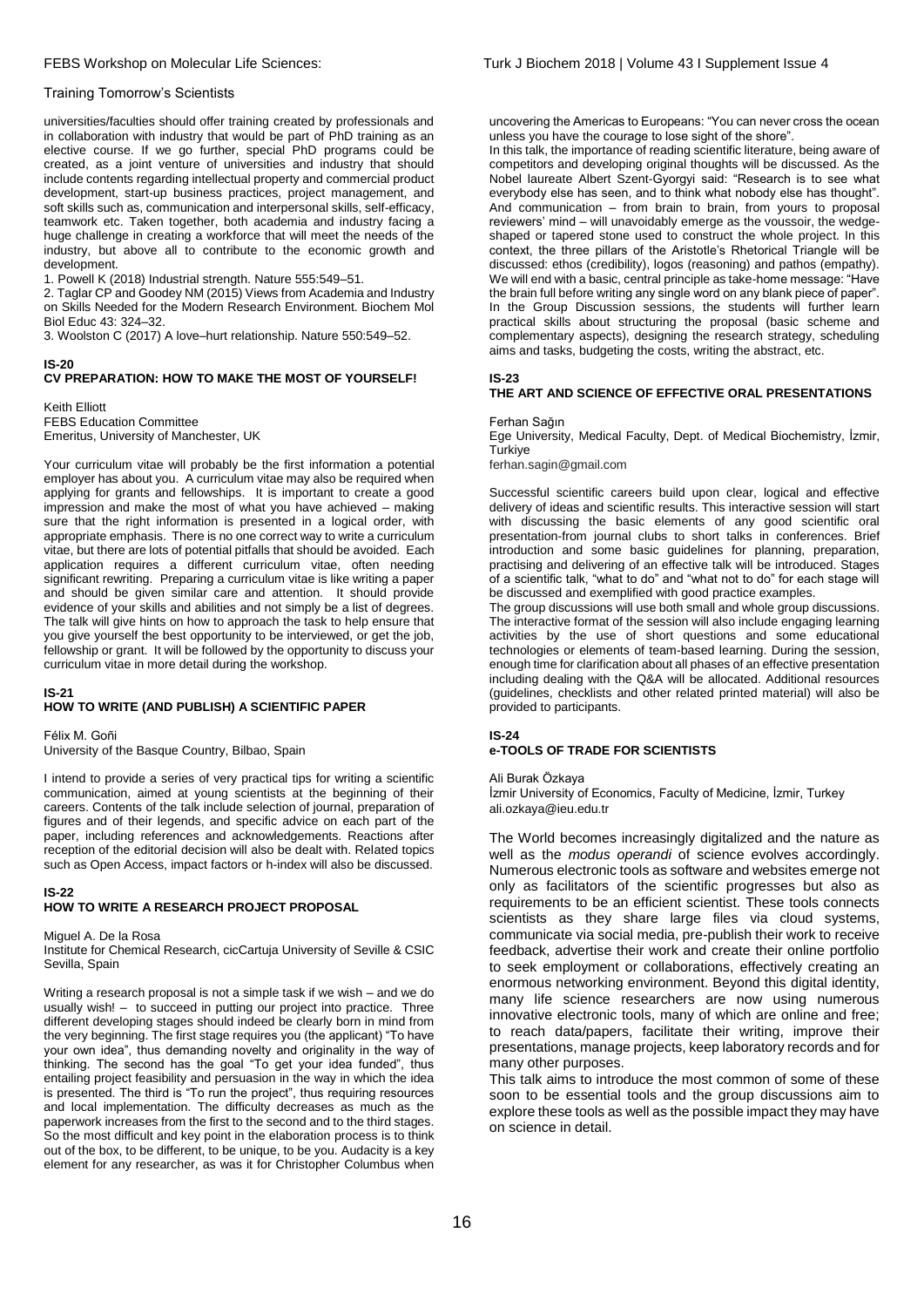**[ORAL PRESENTATION ABSTRACTS]**

**OP-01**

#### **ACADEMIC PRESENTER: A NEW STORYTELLING PRESENTATION SOFTWARE FOR ACADEMIC PURPOSES**

Bihter Avsar<sup>1</sup>, Danial Esmaeili Aliabadi<sup>2</sup>, Reza Yousefnezhad<sup>3</sup>, Edris Esmaeili Aliabadi<sup>4</sup>

<sup>1</sup>Sabanci University Nanotechnology and Application Centre, Istanbul, Turkey,

<sup>2</sup>Sabanci University, Faculty of Engineering and Natural Science, Istanbul, Turkey

<sup>3</sup>Islamic Azad University, Faculty of Electrical, Computer and IT Engineering, Qazvin, Iran

<sup>4</sup>Amirkabir University of Technology, Faculty of Marine Technology, Tehran, Iran

**Background:** From the dawn of civilization, people have used folktales and stories to share information and knowledge. After the invention of printing in the 15th century, technology provided helpful yet complicated utilities to exchange ideas. In the present computerized world, the art of storytelling is becoming more influential through the unprecedented multimedia capabilities of computers. In this article, we introduce a stateof-the-art presentation software by which academicians can present nonlinear topics efficiently and sharpen their storytelling skills. In this study, we show how the proposed software can improve the scientific presentation style.

**Material-Methods:** We surveyed and collected data to measure the attractiveness of proposed utility among other alternatives. Then, we compared the results by using the Analytic Hierarchy Process (AHP) method. We also analyzed the performance of traditional and proposed methods by Methods Time Measurement (MTM-1) method.

**Results and Conclusion:** We presents a new presentation software that facilitates delivering non-linear topics, and it is freely available. Our new software, Academic Presenter, combines the potency of slidebased presentation and canvas-based presentation properties. As well as using the strengths of both approaches, we added other essential features to our software: Mind-map, handwriting and bookmarking. Results show that academicians from different areas prefer the proposed platform to others and they can augment the presentation skills by switching between two common presentation trends based on the level of details.

**Keywords:** Storytelling, Presentation Software, Academic Presentation Tool

#### **OP-02**

**THE FIRST PHASE OF LIFELONG LEARNING ATTITUDE SCALE DEVELOPMENT FOR HIGHER EDUCATION STUDENTS IN HEALTH SCIENCES: DEVELOPMENT OF A SEMI-STRUCTURED INTERVIEW GUIDELINE TO CREATE APPROPRIATE ITEM POOL**  Ozan Karaca<sup>1</sup>, S. Ayhan Çalışkan<sup>2</sup>, Onur Dönmez<sup>3</sup>, Halil İbrahim Durak<sup>4</sup>

<sup>1</sup>Ege University, Institute of Health Sciences, İzmir, Turkey, <sup>2</sup>Ege University, Faculty of Medicine, İzmir, Turkey, <sup>3</sup>Ege University, Faculty of Education, İzmir, Turkey, <sup>4</sup>Ege University, Faculty of Medicine, İzmir, Turkey, [ayhanca@gmail.com](mailto:ayhanca@gmail.com)

**Background:** This study aims to present the development of a semistructured interview tool to collect qualitative data and create an item pool which then will be used to develop a "Lifelong Learning" attitudes scale for medicine, dentistry, pharmacy and nursing students.

**Material-Methods:** A qualitative approach was used in the study. Theoretical and implementation framework of the interview tool is determined by literature search and gathered data were used to create interview questions. These questions were evaluated by two faculty members; one experienced on qualitative research and scale development and one teaching at the undergraduate and graduate level in health sciences. Interview tool was revised in the light of faculty members' feedback, and final version was developed after a pilot with an undergraduate (Year 6) medical student.

**Results:** After literature review, six main topics have been identified for "Lifelong Learning" behaviors and characteristics: "Understands

Knowledge Expands and Changes ", "Enjoys Learning", "Engaging", "Avails Self to Learning", "Asks Questions and Tracks Down Answers" and "Reflective." These topics were combined with ABC (Affect, Behavior & Cognition) model and an 18 item interview tool was developed. Faculty suggested on their feedback that: - interview questions should be rearranged from simple to complex, - leading questions should be avoided during the interview, - questions related to affect dimension should be used as probe questions and, - to make it easy to visualize and understand, main questions should be given as a printed material. Faculty also expressed that six main topics context could be used as predictors for all fields of health sciences. Pilot interviewed student commented that; giving prior information about the interview topic and, giving daily life examples instead of theoretical explanations would contribute more on the interview.

**Conclusion:** A semi-structured interview tool was developed based on the studies in the literature. To increase the validity of the tool, expert opinions and a pilot study was applied. It is concluded that this interview tool is a valid instrument for Lifelong Learning Attitudes in Health Sciences.

**Keywords:** Health Sciences, Lifelong learning, ABC Attitude Model, Qualitative Research

#### **OP-03**

#### **ATTITUDES AND PRACTICE IN UNDERGRADUATE LABORATORY TEACHING: A DELEGATE SURVEY AT 2018 FEBS CONGRESS**

Bill Heslop, Emily Coyte, Iain Thistlethwaite Learning Science Ltd, Bristol, UK

University biochemistry courses typically include practical laboratory classes which provide opportunities for students to gain invaluable experience performing experimental procedures, taking measurements and analysing data. Despite being an integral component of science degrees for many decades, there continue to be challenges in helping students make the most of these learning opportunities. Understanding how to maximise the learning potential of lab practicals is an important goal as considerable time, effort and money is needed to support laboratory facilities and the skilled teaching staff and technicians that are needed to run them.

This paper presents a survey of delegates conducted at the 2018 Federation of European Biochemical Societies (FEBS) Congress, aimed at: (i) assessing the value that is placed on undergraduate laboratory practice by staff and students, (ii) identifying priority needs for enhancement, including practical skills, student engagement, independent thinking and safety awareness, and (iii) understanding the current use of learning technology in supporting laboratory education. Based on the results of the survey, a set of key challenges to be solved by departments delivering laboratories, including those relating to budgets, time, equipment, lab space and training are presented and discussed.

Keywords: Undergraduate laboratory teaching, learning technology, practical skills.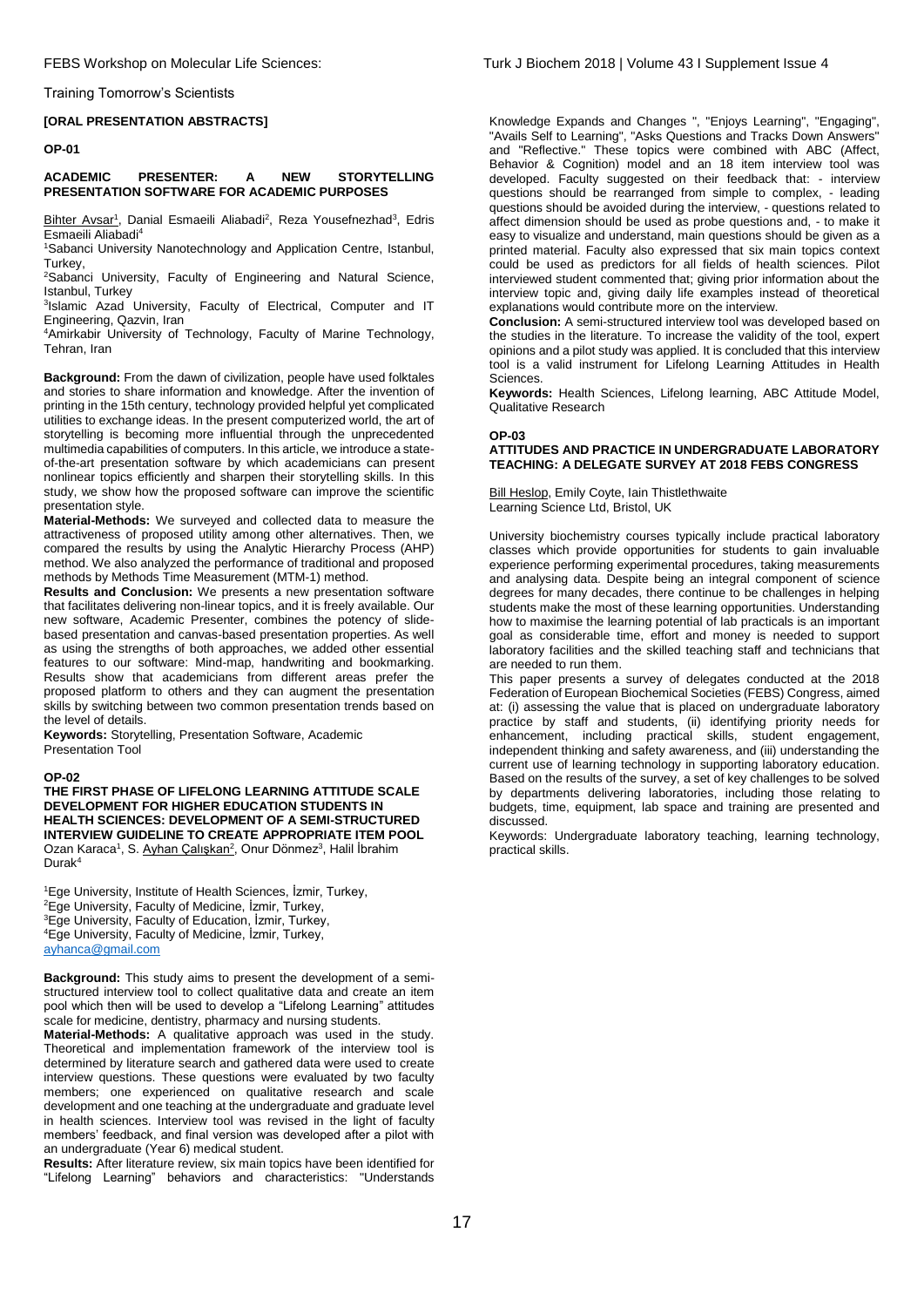#### **POSTER SUNUM ÖZETLERİ [POSTER PRESENTATION ABSTRACTS]**

**PP-01**

#### **AN EXAMPLE OF A SPECIAL STUDY MODULE IN DOKUZ EYLUL SCHOOL OF MEDICINE: THE PROTECTIVE EFFECTS OF LIPOIC ACID VIA PI3K/AKT SIGNALING PATHWAY AGAINST ON CISPLATIN INDUCED TESTICULAR INJURY**

Arda Kayataş<sup>1</sup>, Büşra Gül<sup>1</sup>, Ezgi Yıldız<sup>1</sup>, Can Ahmet Karabacak<sup>1</sup>, İbrahim Emik<sup>1</sup>, Ayşe Koçak<sup>2</sup>, Pınar Akokay<sup>3</sup>, Duygu Harmancı<sup>2</sup>, Çetin Pekçetin<sup>3</sup>, Zahide Çavdar<sup>2</sup>

<sup>1</sup>School of Medicine, SSM group students in year 2,

<sup>2</sup>Graduate School of Health Sciences, Molecular Medicine Department,

<sup>3</sup>School of Medicine, Research Laboratory, <sup>4</sup>School of Medicine, Histology Embryology,

Dokuz Eylul University Izmir, Turkey

SSM group students contributed equally to this study

Special Study Modules (SSMs) are a learning method which is given the students opportunity in order to search, study and carry out some experiments regarding their own concerns. Since 1997, SSMs are get off the ground in Dokuz Eylul University.

Here, we describe an example of a laboratory research SSM entitled "The Protective Effects of Lipoic Acid via PI3k/Akt Signalling Pathway Against on Cisplatin Induced Testicular Injury". The main purposes of this SSM to train the students about research methodology and practical laboratory work.

This SSM was planned as a mini-research project, and five second year medical students worked with together for it. They carried out western blotting and immunohistochemistry applications. They found total akt and p-akt protein expressions were decreased in the cisplatin induced damaged group compared to control group and the expressions were increased with the LA (p<0,05). Immunohistochemical findings was similar to western blot findings. It was showed that LA can be used as a supporting agent in the treatment of cisplatin.

In the end, they gave some feed-backs and prepared a scientific poster and scientific report. According to feed-back results, students thought that a scientific research was really hard, but exciting activity.

Keywords: special study module, medical education, wet-lab study

#### **PP-02**

#### **INVESTIGATION OF MIDWIFERY STUDENTS' APRROACH TO LEARNING BIOCHEMISTRY**

Funda Kosova, Nurcan Çelik, Hanife Nurseven Şimşek Manisa Celal Bayar University, Health Science Faculty, Midwifery Department, Manisa, Turkey

Background: Approach to learning can be defined how the intend, behavior and study habits of student evolve according to perception of the learning task. The object of the research was to investigate the approach of midwifery students to learning of Biochemistry.

Materials and Methods: Research was a descriptive and a crosssectional study. Th[e population](http://tureng.com/tr/turkce-ingilizce/population) of the research consisted from students of 2017-2018 season 1<sup>st</sup>and 4<sup>th.</sup>class of Manisa Celal Bayar University Health Science Faculty Midwifery Department (n:170). The data were collected using face-to-face interview technique. 86.47% (n:147) of the volunteer students were reached in a random way. Data were collected by using the "Introductory Information Form" (11 items) and the "Learning Approach Scale" (20 items) and evaluated in the SPSS package program by performing number, percentile, mean, standard deviation, independent t test, correlation analysis.

Results: The mean age of the students were 20.82±1.81. It was found that 95.2%.of students stated that biochemistry lesson was necessary,.59.9.%.of students think that their biochemistry knowledge was inadequate: 87.8% of them believe that the lesson would benefit their professional career. Mean score of deep approach for Learning Approach Scale was 34.13±6.07 (min:19,00-max:50,00), and mean score of superficial approach for Learning Approach Scale was 26.94±6.37.(min:15,00-max:50,00)..There was a significant relationship between thinking that biochemistry lessons could facilitate their professional life with deep approach scale score (p<0,05).

Conclusions: Students who thought that biochemistry is necessary for their professional career had a higher motivation for learning biochemistry. It is proposed that creating effective and dynamic educational environment that supports deep learning is necessary for enhancing the output of learning of biochemistry.

Keywords: Midwifery Student, Biochemistry Lesson, Learning Approach

#### **PP-03**

#### **ROLE AND LONG-TERM EFFECTS OF SPECIAL STUDY MODULES: RESEARCH TRAINING FOR MEDICAL STUDENTS**

Zahide Çavdar, Duygu Harmancı, Ayşe Koçak, Cemre Ural Dokuz Eylül University, Graduate School of Health Sciences, Molecular Medicine Department, İzmir, Turkey

Special Study Modules (SSM) are integrated into the first three years of Dokuz Eylul University School of Medicine. The objectives of SSMs are to train the students in independent learning, team working, the basic principles of scientific methodology, and writing scientific report, preparing scientific poster and oral presentation for the results of scientific research.

Starting from this point, we designed a cross-sectional study to assess the role and long-term effects of SSMs on medical students. We chose five different wet-lab SSM that were carried out in Dokuz Eylul University Research Lab between years 2009-2014. We designed a survey that included 11 questions to assess long-term effects of SSMs and sent it via e-mail to totally 20 medical students who took these SSMs. The survey was focused on experimental and transferable skills.

Among 20 medical students, 16 of them (80%) participated in the study. Through this survey, contribution levels of SSMs on scientific and educational skills of students, current status of application of the competencies that during SSM, and their opinion regarding the SSMs were investigated. The most impressive data were related to their awareness of research techniques. 92.9% of participants thought that the SSM affected their awareness of research techniques. More than half of the participants indicated that they benefitted from SSM in the fields of writing a scientific report or paper, preparing an experimental plan, and doing oral presentation. 85.8% of students indicated that the SSMs made a significant contribution on their further educational life, for instance their specialist training.

In conclusion, we found that the SSMs that are designed for the medical students in Dokuz Eylul University Research Lab influenced the students positively in terms of scientific and educational skills not only when they were applied, but also in long-term period.

Keywords: special study modules; medical education; research culture; experimental skills; transferable skills

#### **PP-04**

#### **HACETTEPE UNIVERSITY GRADUATE SCHOOL OF HEALTH SCIENCES BIOCHEMISTRY POST-GRADUATE PROGRAMME**

Mehmet Ozcan, Muslum Gok, Merve Yilmaz, Ebru Bodur, Yasemin Aksoy, A. Kevser Piskin, Yesim Oztas, Z. Gunnur Dikmen Hacettepe University, Faculty of Medicine, Department of Biochemistry, 06100 Ankara, Turkey

Hacettepe University is one of the leading research universities in Turkey and Graduate School of Health Sciences is awarded by ORPHEUS since April, 2018. Biochemistry Post-Graduate Programme is a multidisciplinary programme conducted by the Department of Biochemistry of Medical and Pharmacy Faculties. Currently, there are 7 professors, 9 associate professors, 2 assistant professor, and 13 research assistants, 3 MSc. and 15 Ph.D. students are maintaining their education. During the first year of MSc, students take their courses and laboratory practice to evolve technical knowledge. Also, they learn how to prepare a research proposal. In the second year, they begin to carry out thesis experiments and complete MSc. programme. In the first year of Ph.D. training, the student starts to work with their supervisor, related to his/her own specific research interest. Ph.D. students are expected to undertake a formal programme of coursework to develop and enhance technical knowledge, in addition writing a research proposal for a grant and getting the approval of the ethical committee are major goals during the first 2 years. Following the defense exam, they start to work on thesis project. While doing interdisciplinary research, they are encouraged to apply for a grant to collaborate with other international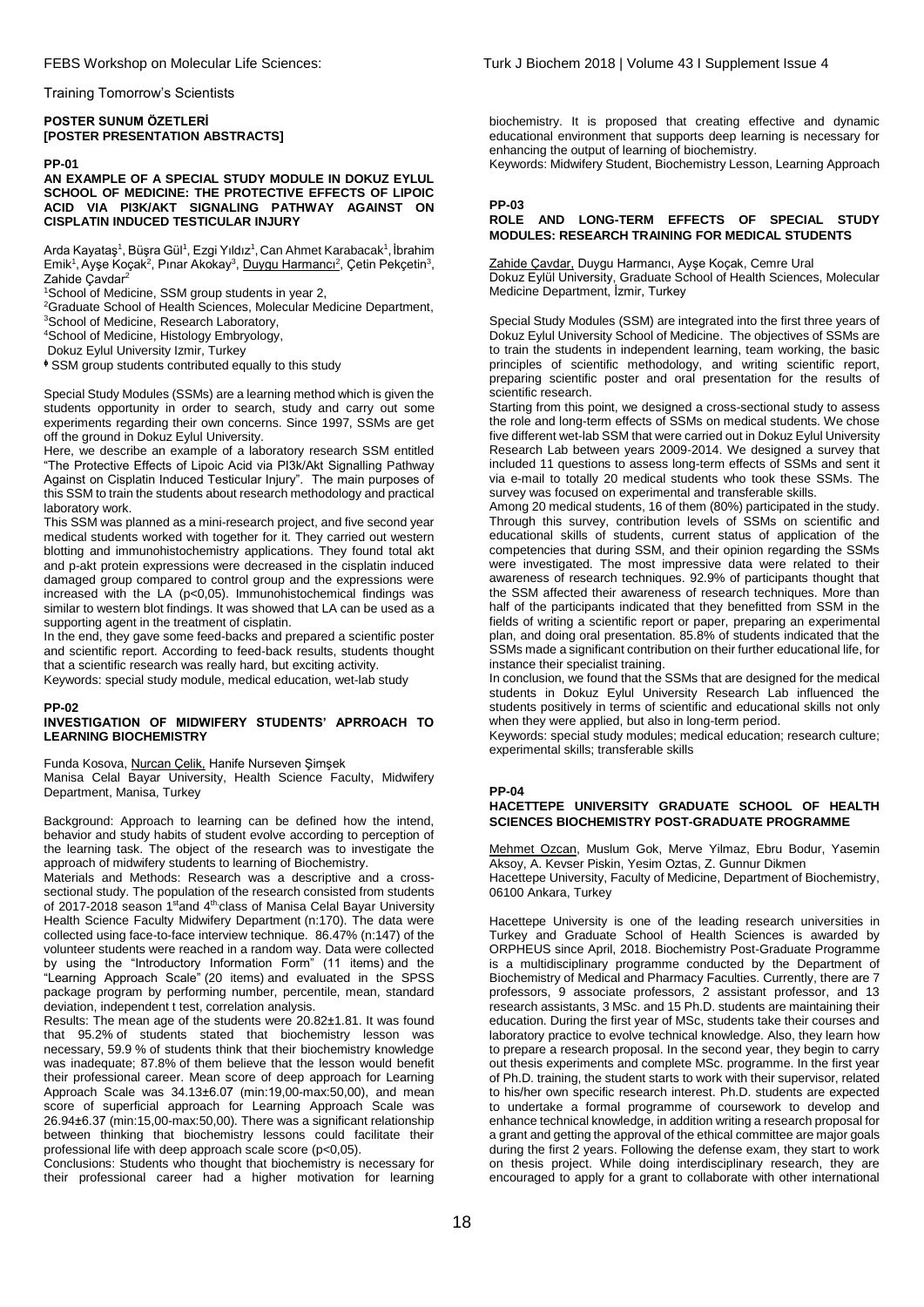research institutions. At the end of their Ph.D. training, publishing 3 scientific papers and attending at least 1 national / 1 international meeting is mandatory. The programme is designed to produce highly skilled and motivated biochemists that are suitable for employment in the life-sciences or for further academic research. Keywords: Post-graduate, training

#### **PP-05**

#### **THERE IS VALUE IN TAKING THE TIME TO TEACH DENTAL HISTORY AND ETHICS IN DENTISTRY CURRICULUM**

Erdal Ergünol<sup>1</sup>, Rabia Şemsi<sup>2</sup>, Aylin Sepici Dinçel<sup>2</sup>

<sup>1</sup>Cyprus Health and Social Sciences University, Faculty of Dentistry, Vice-Dean, Director of Clinical Sciences, Güzelyurt, TRNC <sup>2</sup>Dept. of Medical Biochemistry, Faculty of Medicine, Gazi University, Ankara, Turkey

Background: The Association for Dental Education in Europe (ADEE) defined the necessary hard (technical proficiency & scientific and clinical competence) and soft skills (personal values, ethical behaviour and social skills) that future dentists in Europe ideally should possess. However, the teaching and assessment of soft skills remains a challenge to dental schools. This paper oversees such a challenge by investigating how 'history of dentistry and ethics' course in dentistry curriculum of Cyprus Health and Social Sciences University, is taught and assessed.

Materials and Methods: The study included the students from Term 1 (n=78, teaching in Turkish language group) of Faculty of Dentistry, Cyprus Health and Social Sciences University. Dental history is taught for 1 hout (lecture) every week in the curriculum (theoretical and cases). Students' academic performance was evaluated with mid-term and final exams. Participants were assessed according to their level of success and failure. The data including the participants' success in the exams were transferred to the statistical program and evaluated with descriptive statistical methods.

Results: The students participated in the study 51.3% ( $n = 40$ ) male and 48.7% (n = 38) were female. The success rate of the midterm exam was 78.34%, while the success of the final exam was 76.32%. Mid-term exam success was not statistically significantly different than final exam (p>0,215). When compared to basic science subjects the average success rate of dental history class was significantly increased (p<0.05). Conclusion: Studies examining the role and status, the delivery and assessment of the teaching of history of dentistry and ethics in the dental undergraduate curriculum, as well as the space that it is afforded in the curriculum are important. Teaching the history of dentistry and ethics to dental students can positively influence their sense of belonging to the discipline and improve their ethical conduct as dentists. However, this course must not be isolated to classroom lectures but also include "hands on" discussion of ethical dilemmas and scenarios. The interest and success of our students in the history of dentistry and ethics course are promising clues for us to propose that there is value in taking the time to teach the course in dental curriculum.

Keywords: History of Dentistry, Ethics, Qualitative Research

#### **PP-06**

#### **FROM TISSUES AND CELLS TO UNDERSTANDING MOLECULAR BIOLOGY**

#### Z. Bengisu Kaya, Damla Özyürek

Hacettepe University, Faculty of Medicine, Histology and Embryology Department, Ankara, Turkey

Hacettepe University is a successful research university in Turkey. Histology and Embryology Department has different educating programmes which are training Ph.D. students related with Graduate School of Health Sciences and research assistants related with Ministry of Health. The aim is to train Ph.D. students and research assistants in basic laboratory techniques, cell biology, molecular approaches to cancer and developmental issues and in education skills. The training involves structural freedom, usefulness, equity and continuity that are essential basics for adult education.

In the first year, students take lessons that contain histology and embryology of cells, tissues and organs. In the second year, they gain<br>more experience in laboratory techniques (cell culture. in laboratory techniques (cell culture, immunocytochemistry, immunohistochemistry and transmission electron microscopy). They also take experimental animals' research course. In the end of second year students should pass the doctoral proficiency exam. During the training process, students can take part in different research and follow their own thesis experiments and research. Students can participate in advanced courses, necessary for their research. Hacettepe University, Graduate School of Health Sciences is involved in ORPHEUS Ph.D. training program. In this content, from beginning of the training, Ph.D. students and their advisors decide on thesis subject and start work on it.

Histology correlates with clinical sciences, molecular sciences, genetics and also regenerative medicine. Embryology is important for understanding the developmental processes of different organisms. As a scientist, beside running research we also have the task to train new scientists. The balance between education and research is so important in this respect.

Key Words: Histology, Education, Cell Biology

#### **PP-07**

# **"WHY SHOULD I GET A Ph.D. DEGREE AND HOW CAN I DO IT?"**

Muslum Gok<sup>1</sup>, Mehmet Ozcan<sup>1</sup>, Merve Yilmaz<sup>1</sup>, Cigdem Cicek<sup>2</sup>, Z. Gunnur Dikmen<sup>1</sup>

<sup>1</sup>Hacettepe University Faculty of Medicine Department of Medical Biochemistry Ankara, Turkey

<sup>2</sup>Yüksek Ihtisas University**,** Faculty of Medicine Department of Medical Biochemistry Ankara, Turkey

A Doctor of Philosophy (Ph.D.) is the highest academic degree awarded by universities. A Ph.D. candidate must submit a project, thesis or dissertation often consisting of a body of original academic research, which is in principle worthy of publication in a [peer-reviewed](https://en.wikipedia.org/wiki/Peer_review) journal. Doing a Ph.D. would improve your abilities to understand and solve problems, increase your confidence, make yourself a better communicator and gain skills that may lead to a better job.

For a good Ph.D., students need to study at an academically successful university. Hacettepe University is one of the leading research universities in Turkey. Moreover, its Post-Graduate School of Health Sciences involves in privileged Orpheus Ph.D. program. At the end of this Ph.D. programme, publishing 3 scientific papers and attending at least one national/international meeting is mandatory. For this purpose, students are required to produce high-quality projects. There are various international programs to support these projects. Major international scholarships are TUBITAK, febs, Embo, Marie Curie, Fullbright and Aziz Sancar scholarships. Through these scholarships, the scientific competence of the researcher is increased by carrying out short/longterm studies abroad. Hacettepe University Biochemistry encourages Ph.D. students studying abroad during their Ph.D. studies. In this context, in 2018, 3 Ph.D. students were eligible to go to Sweden, Germany, and Israel for 1 year with Tübitak 2214-A International Research Fellowship programme.

Ph.D. is a vital step for a good career, good plan, and hard work play key roles to reach the top of academic achievement.

#### **PP-08**

#### **EVALUATION OF THE THEORETICAL AND PRACTICAL COURSE ON DNA DAMAGE, REPAIR AND ITS MEASUREMENT BY TANDEM MASS SPECTROMETRY**

Melis Kant<sup>1</sup>, Gamze Tuna<sup>2</sup>, Merve Akış<sup>1</sup>, Nazlı Ecem Dal<sup>2</sup>, Naz Kanıt<sup>2</sup>, Ufkay Karabay<sup>2</sup>, Hüray İşlekel<sup>1,2</sup>

<sup>1</sup>Department of Medical Biochemistry, Institute of Health Sciences, School of Medicine, Dokuz Eylul University, 35340, Izmir, Turkey <sup>2</sup>Department of Molecular Medicine, Institute of Health Sciences, Dokuz Eylul University, 35340, Izmir, Turkey

Background and Methods: A theoretical and practical course on "DNA Damage, Repair and its measurement by Tandem Mass Spectrometry" has been held by Department of Molecular Medicine, Institute of Health Sciences Dokuz Eylul University, on June 5-8, 2018. The major trainer of this course, Prof. Dr. Miral DIZDAROGLU (National Institute of Standards and Technology, Gaithersburg, MD, USA) has produced a large number of important data on DNA damage and repair, and has received over 25,000 citations with his studies on this subject. This four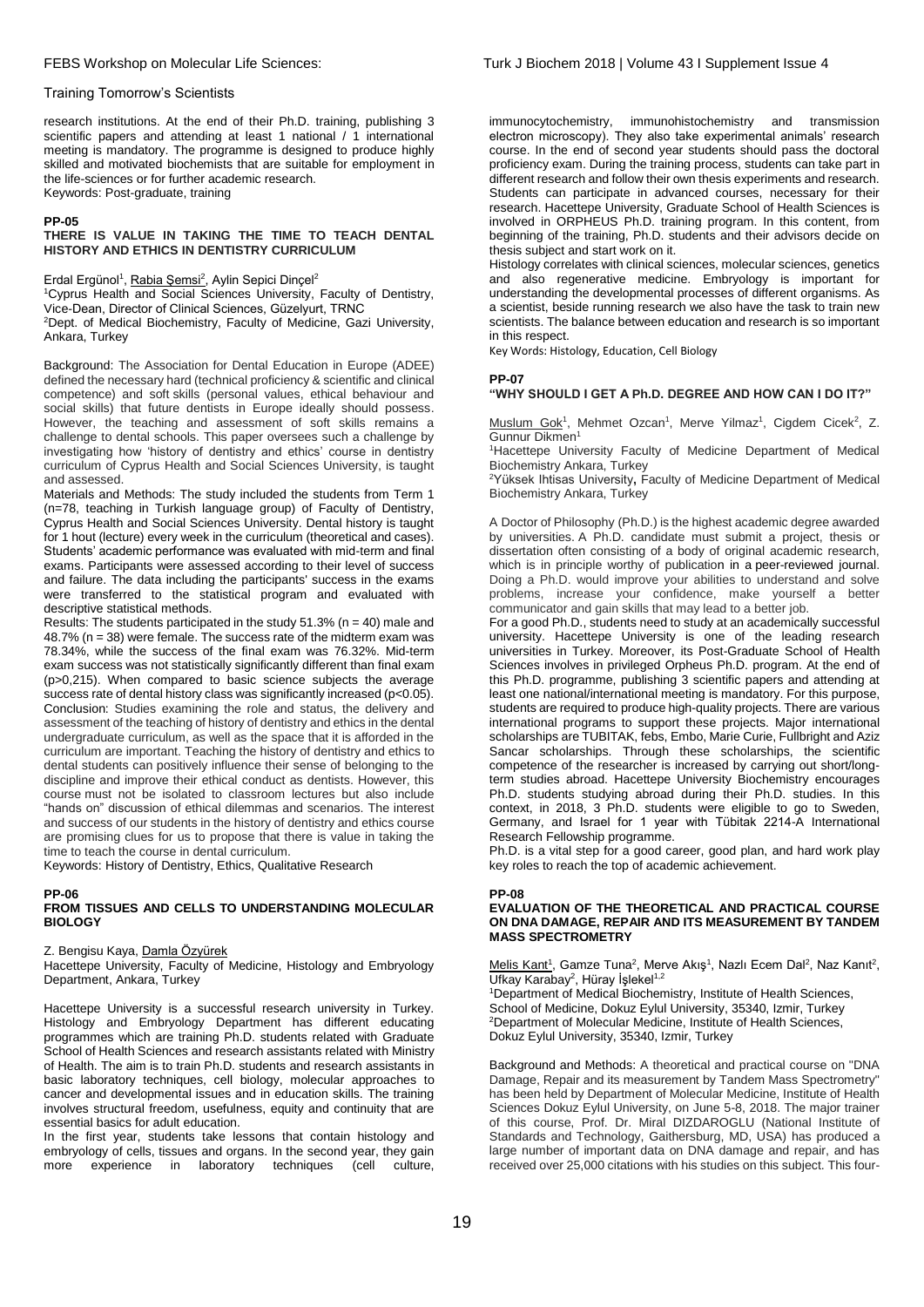day course have provided the opportunity to understand the oxidative stress and DNA repair mechanisms; to learn about the methods of detecting this damage; and to find out the consequences of DNA damage to human diseases. Students, postgraduate students, postdoctoral young researchers and specialists studying in different departments who are interested in the topic attended from different universities all over Turkey. Besides DNA damage and repair, other topics from different approaches had been covered such as the gender of the brain in the field of neuroscience, design thinking, experimental models of oxidative stress and women in science.

Results and Conclusion: A hundred of scientists from 26 different cities had participated. Sixty of them who were master and PhD students was awarded with bursaries from TUBITAK. Upon completion of the written examination, graduate students of Institute of Health Sciences Dokuz Eylul University had enrolled this course as a credit lecture. "DNA Damage, Repair and its measurement by Tandem Mass Spectrometry" course was very efficient and productive in terms of education with a wide and in-depth perspective, as well as designing of research projects and new collaborations.

Note to the Scientific Committee: This course was supported by TUBITAK Scientific Meetings Grant Programs 2229 and 2237-A.

Keywords: Oxidative DNA Damage, DNA Repair, Tandem Mass Spectrometry, Theoretical and Practical Course, Education

#### **PP-09**

#### **IMPROVING THE COUNSELING SYSTEM IN EGE UNIVERSITY MEDICAL FACULTY: IT'S WORTH IT!**

<u>Yasemin Akçay<sup>1</sup>,</u> Nazmiye Altıntaş<sup>2</sup>, Münevver Erdinç<sup>3</sup>, Özen. Kaçmaz Başoğlu<sup>3</sup>, Selda Erensoy<sup>4</sup>, Şöhret Aydemir<sup>4</sup>, Figen Gülen<sup>5</sup>, Elif Sıla Törün<sup>6</sup>, Fehmi Akçiçek<sup>7</sup>, Şebnem Pırıldar<sup>8</sup>, Aydan Taşçı<sup>8</sup>, Raika Durusoy<sup>9</sup>, Taylan Özgür Sezer<sup>10</sup>, Sibel Göksel<sup>11</sup>, Aytül Önal<sup>11</sup>, Tansu Yamazhan<sup>12</sup>, Hüsnü Pullukçu<sup>12</sup>, Ferhan G. Sağın<sup>1</sup> <sup>1</sup>Department of Medical Biochemistry, <sup>2</sup>Department of Parasitology, <sup>3</sup>Department of Pulmonary Diseases, <sup>4</sup>Department of Medical Microbiology, <sup>5</sup>Department of Pediatrics, <sup>6</sup>Department of Medical Education, <sup>7</sup>Department of Internal Medicine, <sup>8</sup>Department of Psychiatry, <sup>9</sup>Department of Community Health and Diseases, <sup>10</sup> Department of General Surgery,

<sup>11</sup>Department of Medical Pharmacology,

<sup>12</sup> Department of Infectious Diseases

Ege University, Medical Faculty, İzmir, Turkey

Academic success is not the only challenge medical students face. Family & peer relationships, accomodation & financial issues, emotional & physical problems, adjustment to the university environment account for some of the other challenges of this period. Ege University Medical Faculty has a long history of searching and implementing some initiatives for an effective counseling system to support its students for these challenges. However, there is no ideal counseling system as all have their pitfalls. This study will report our new "Student Counseling System" (SCS) which was established in 2017 to support the students, to advice and counsel them for their individual, social, cultural, health, educational and scholarship needs, and also to guide them for their academic future.

The "Student Counseling Board" (SCB) which consisted of 20 faculty from basic and clinical sciences was established by the Dean's Office in June 2017. Related literature and counseling/mentoring systems all over the world were discussed and evaluated by SCB members. SCB interviewed student representatives as well as faculty, and focus group sessions were run to determine the needs and requirements of the students. A clear need for focused and specialized subunits in the organization of SCS was detected and these were established as 'Orientation', 'Scholarships', 'Health', 'Education Abroad', 'Socio-cultural Activities', 'Career Planning' and 'Personal Development' subunits with responsible faculty assigned from the SCB for each. Besides, a 'Quality Management subunit was founded to oversee that all subunits work effectively in a coherent way. Subunits of SCS started to work actively by September 2017. Students with specific issues were directed to related subunits and data was collected about frequently seen problems/the progress and the outcome of each issue. At the same time,

calls were made faculty wide to recruit volunteer researchers or clinicians to establish the volunteer counsel pool. Significant efforts were made for increasing awareness of the new system (announcements via email, GSm texts, brochures, posters, etc.). We also started collecting data about the use of the system. Continuous feedback is collected from all stakeholders.

Our biggest challenge in the new system is large number of students (around 350 in each class) and limited faculty time for counseling. However the new system is expected to bring positive impact such as more focused and faster solutions to problems, better quality of facultystudent relationship, improvement in academic performance, selfesteem, belonging and overall adaptation to the university, better participation in social activities.

In conclusion, the new system is voluntary (both from student and faculty perspective), includes specialized subunits, is supported by Students Affairs and a clear flow of working principles. In this system, the faculty is not left alone with the student in counseling but has the SCS subunits and also SCB for support. Finally the new system is open to monitoring and development which is the basis for continuous improvement.

Keywords: Medical student, medical education, mentoring, counseling, mentor, mentee, specialized mentoring

#### **PP-010**

#### **HOW TO DEVELOP CURRICULUM IN MOLECULAR AND PERSONALIZED MEDICINE FOR MEDICAL STUDENTS?**

#### Yunus Toso, Handan Tuncel

Cerrahpasa Medical Faculty, Istanbul University, İstanbul, Turkey

Background: Molecular diagnostics is becoming an important analytical modality in research and clinical laboratories. With the increasing importance of molecular genetic testing, it is necessary to specify the areas of technical and training problems in medical faculty. Studies suggest that training in molecular technologies and their applications in clinics is still not adequate at all stages of medical education. This deficiency represents a major challenge to the use of molecular testing in clinical practice and research. Also studies have addressed doctors' limited experiences concerning molecular testing, including if, why, when, and how providers order such assays. Poor understanding of medical genetics is significant among clinicians, and education and training are among a number of important factors. Other factors include perceptions concerning patient confidentiality, insurance and ethical subjects. Studies assessing clinicians 'attitudes toward adopting genome-guided drug prescribing have revealed a lack of awareness, as well as uneasiness in interpreting and applying genomic information. Many of the techniques are sophisticated tests rely and molecular biology methods are still new. The purpose of study is dealing with how to structure medical curricula into more molecular aspect, viewing molecular practices in our school and emphasizing the required practices, examining the integration of system biology approaches into molecular medicine education and examining the medical genetics education in Cerrahpasa Medical Faculty.

Conclusions: We urgently need a multidisciplinary curriculum on molecular medicine and personalized medicine, as a required component of medical students training at medical faculty. We have to encourage other practice programs in molecular medicine whole departments.

Keywords: Education in molecular medicine, personalized medicine, molecular diagnostics

#### **PP-011**

#### **CORRELATION BETWEEN CLINICAL SELF-EFFICACY AND COURSES OF WOMAN AND HORMONE, VITAMINS IN PREGNANCY AND PREGNANT BIOCHEMISTRY**

Funda Kosova, Hanife Nurseven Şimşek, Nurcan Çelik Manisa Celal Bayar University, Faculty of Health Science, Department of Midwifery, Manisa, Turkey

Background: Clinical skills acquisition is an important component of midwifery education of master degree. It is fact that need a reliable and valid external resource as students of post-graduate can not accurately assess their clinical skills competences.

Materials and Methods: Research was a descriptive and cross-sectional study; data were collected from 31 midwifery students of post-graduate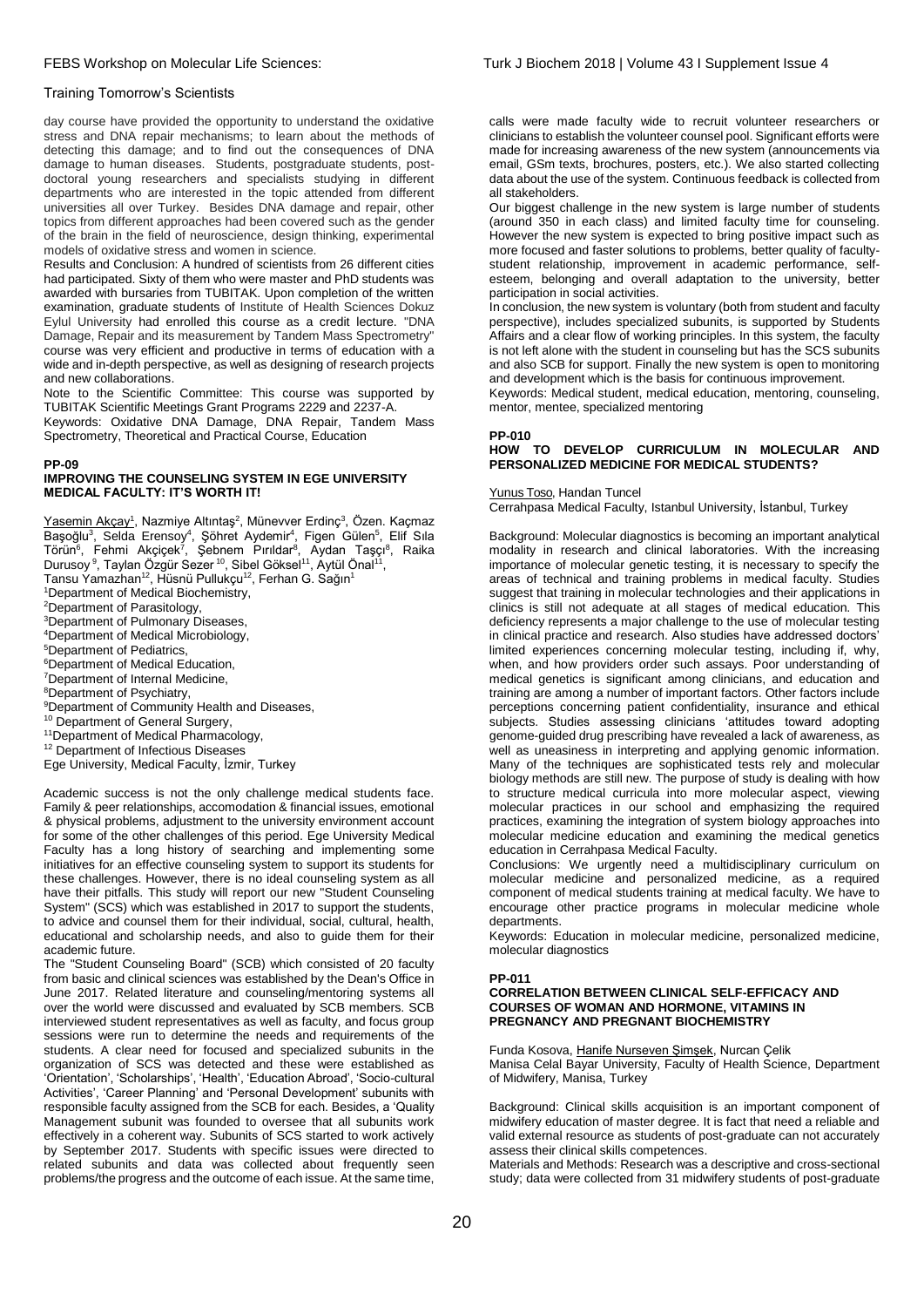who trained between June 2018 and August 2018 in a Manisa Celal Bayar University, Institute of Health Sciences, Department of Midwifery. The data of the study were collected using the "Introductory Information Form" and the " Self-efficacy for Clinical Evaluation Scale". Data were evaluated by number, percentage, mean and correlation test.

Results: The mean age of the students were 29.83 ± 6.78. It was found that 67.7% of midwifery students who took lessons were post-graduate students with thesis, 41% of them were working in secondary health services and 51.6% of them had clinical experience of five years or more. All of the students stated that the courses are necessary and that they contribute professionally. The total score of the self-efficacy perception subscale of the scale was 126.67 ± 14.72 (91-150), while the total score of the perceived confidence subscale was  $137.22 \pm 13.68$ (98-150); it has been found that students with postgraduate abstinence are more confident in providing care for patients with chronic illnesses and pay enough attention to a given practice. There was a significant relationship between perceived confidence scores and clinical selfefficacy of students.

Conclusions: The lessons given in midwifery of post-graduate education have positively affected the clinical skills of the students. With selfefficacy theory, students can learn clinical skills more effectively so that they can incorporate these skills into clinical practice.

Keywords: Midwifery, post-graduate student, self-efficacy.

#### **PP-012**

#### **DEVELOPING RESEARCH SKILLS IN BIOMEDICAL SCIENCES DURING UNDERGRADUATE MEDICAL EDUCATION**

AB Demir<sup>1</sup>, M Kartal-Yandım<sup>1</sup>, Z Fırtına-Karagonlar<sup>2</sup>, D Ünay<sup>3</sup>, Metiner Tosun<sup>4</sup>

1Department of Medical Biology, Faculty of Medicine, Izmir University of Economics, Izmir, Turkey

<sup>2</sup>Bioengineering and Genetics, Faculty of Engineering, Izmir University of Economics, Izmir, Turkey

<sup>3</sup>Biomedical Engineering, Faculty of Engineering, Izmir University of Economics, Izmir, Turkey

<sup>4</sup>Department of Pharmacology, Faculty of Medicine, Izmir University of Economics, Izmir, Turkey

[metiner.tosun@ieu.edu.tr](mailto:metiner.tosun@ieu.edu.tr)

Background: While a physician should be an expert in a certain medical practice, a researcher should have a core of knowledge in his/her scientific area. However, for a clinical investigator, these areas overlap. Taking advantage of being in a centralized working environment with numerous faculty members with different expertise, we held two-step workshops to gather academics to share ideas and then, initiated a novel life sciences curriculum supported by biomedical research training for undergraduate medical education at Izmir University of Economics. This multidisciplinary program consists of two consequential core curriculums, focused lectures by experts and 3-semester mentored research activities called Research Track, which offers students a multidisciplinary scientific research environment.

Material and Methods: The program is designed to meet requirements of the Bologna Process (http://www.ehea.info/) to create a 'European Higher Education Area' of complementary national systems in 48 countries to ensure comparability of higher education qualifications. This process involves the implementation of three levels of a qualification framework across courses with standardized learning outcomes, all including aspects of research skills and related qualifications. The Tuning Project (http://www.unideusto.org/tuning/), indicating "a need for students to have developed skills related to using evidence to inform practice", was also considered in the curriculum.

Conclusion: Our program is expected to create an interactive research environment for medical, bio- and biomedical engineering students. Student's performances evaluated through a peer-reviewed process employing rubrics-driven assessment of research proposals will also determine each student's qualification for the Research Track. Keywords: scientific research, education, curriculum

#### **PP-013**

#### **INTRODUCING THE NEXT GENERATION MEDICAL EDUCATION FROM THE STUDENT'S PERSPECTIVE**

Nurgül Yavuz, Birce Ataş, Elif Sıdal Gültekin, Emre Asker, Begüm Çula, Uğur Kılıççıoğlu, Yalçın Ural, Turhan Akbulut, Dilara Gür, Kerem Nakay, Zeynep Taşkın

School of Medicine, Izmir University of Economics, Izmir, Turkey

Background: Every medical education system has similar goals in terms of teaching and improvement. In our medical school, İzmir University of Economics (IUE) Faculty of Medicine, the aim was to create a new and more effective system called "next generation medical education". This system was planned to provide us a modernized education, which can cover the students' needs, and to be able to be adjust itself according to the necessities. We prepare this poster to present how the students of the faculty perceive this system.

Materials and Methods: We searched for other educational systems in different faculties to determine what makes our education different and "the next generation medical education". We determined the central aim of the system and classified its characteristic features. Afterwards, to assess students' perspective on these characteristic features, we have carried out a survey for the students of IUE Faculty of Medicine.

Conclusion: As medical students, we believe the educational system of the faculty covers essential requirements to train professionals who can keep up-to-date with the latest developments in medicine and physicians who can see humans not only as biological systems but also as a whole with sociological and cultural aspects. We have classified the characteristic features of the educational system in five groups: E-Med (e-learning), learning to learn, advisory system, integrated lesson structure and feedback-based learning. Survey results as well as individual comments suggest that the system is effective in what it is designed for according to the students of the faculty.

Key words: medical education, integrated medical curriculum, learning to learn, student advisorship

#### **PP-014**

#### **BIOINFORMATICS TOOLS IN THE DEVELOPMENT OF CANCER VACCINES: AN EASY, FREE AND INNOVATIVE WAY TO PROMOTE AWARENESS IN SCIENCE EDUCATION**

#### Elif Cireli\*, Levent Çavaş

Dokuz Eylül University, Faculty of Science, Department of Chemistry, Biochemistry Division, Kaynaklar Campus, İzmir-Turkey Corresponding Author: [lcavas@deu.edu.tr](mailto:lcavas@deu.edu.tr)

Bioinformatics has developed in last decade and now it is considered as an important area for life sciences in the recent years. Many computational tools and databases have so far been developed to find solutions for the problems on the fast, accurate and robust evaluation of the increasing data in life sciences. Most of the bioinformatics tools are available online and requires no payment, therefore they can be implemented in the curriculum for little to no cost, if student computers are available. Introducing bioinformatics tools to the students who are interested in life sciences can be an effective way to get them more involved with the trending topics in science and motivate the students about how they can incorporate their knowledge and technology to find solutions for current questions and problems in life sciences such as cancer. One of the important tools in the bioinformatics has been developed for *in silico* designing of peptide based cancer vaccines that can reduce the time by filtering the unnecessary wet lab applications. In this study, developed *in silico* tools on designing of cancer vaccines are present and the results are compared on a sample study. In conclusion, as the integration of technology in education is essential in 21<sup>st</sup> century the tools developed for designing cancer vaccines might be included in life science based courses.

Key words: bioinformatics, cancer vaccines, MHC I and II.

\*Elif Cireli is a high school student in Robert College, İstanbul. This study was based on a 3-months summer stage.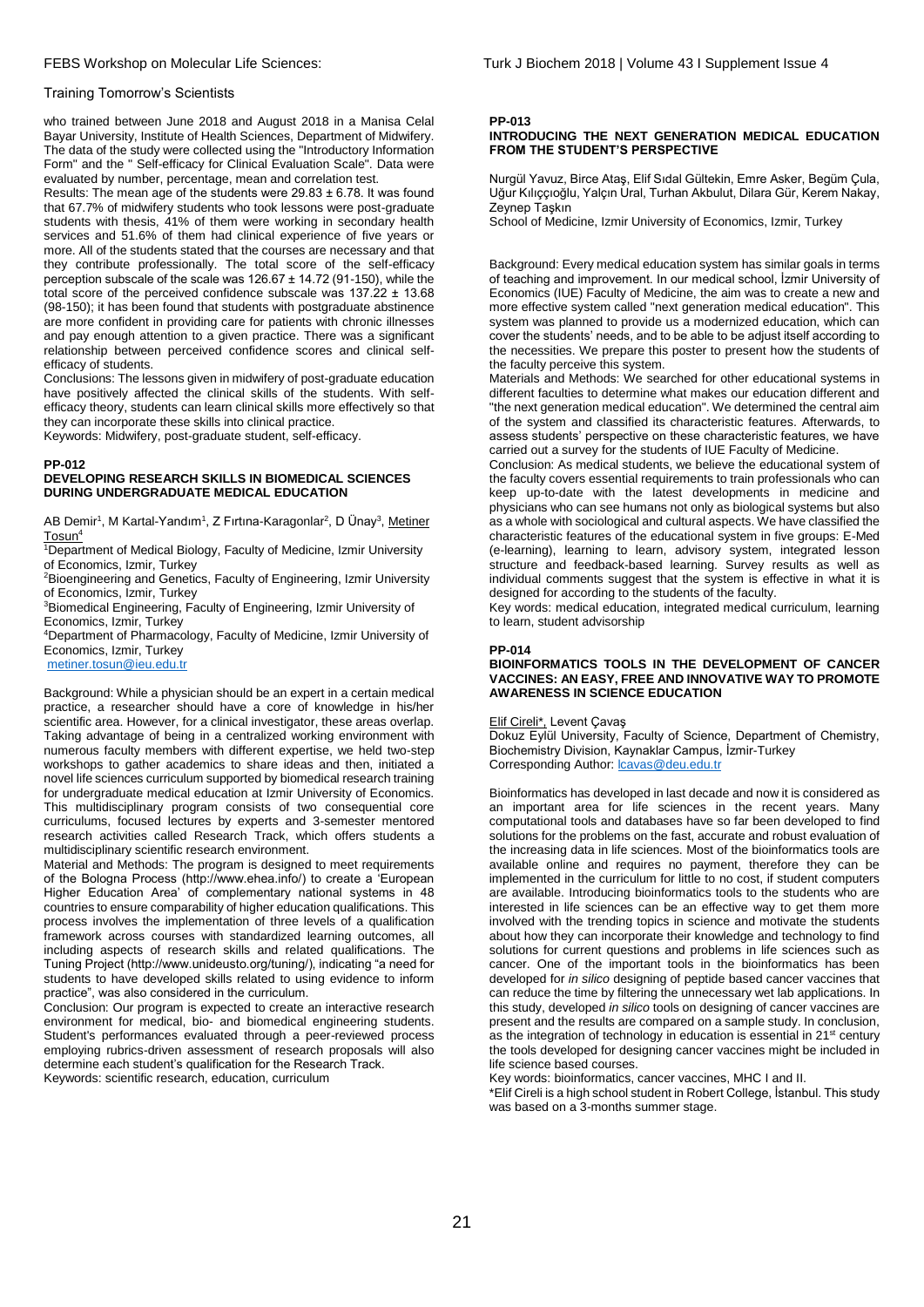#### **PP-015**

#### **MOOC TRAINING?: A WAY FOR CONTINUING EDUCATION OF FAMILY MEDICINE**

<u>Özden Gökdemir<sup>1</sup>, </u>Nurşah Özkan<sup>2</sup>, Candan Kendir<sup>3</sup>, Olgu Aygün<sup>4</sup>, Kyle Hoedbocke<sup>5</sup>

<sup>1</sup>Izmir University of Economics-Medical Faculty, Izmir, Turkey

<sup>2</sup>VKV American Hospital, Istanbul, Turkey

<sup>3</sup>Ecole des hautes etudes en sante publique (EHESP), Saint-Denis, France

<sup>4</sup>Paslanmaz Family Healthcare Center, Nevşehir, Turkey

<sup>5</sup>Yongsan Health Clinic, Seoul, South Korea

Background: Massive open online courses (MOOC) is a web-based application to transform the whole world into a school environment. In this way, the quality of education could be raised without discrimination. In 2018, 66 Family Practitioners and trainees attended the "Improving Global Health: Focusing on Quality and Safety" program simultaneously. The goal was to benefit from visual and written education tools from different countries and different age groups. The aim of this study is to evaluate the benefits and/or educational needs after this MOOC.

Materials and Methods: Sixty-six family medicine practitioner and trainees were the universe of the study. Due to the international participants; the survey was conducted in English online to the group.

Results: Twenty-seven participants have answered the survey. Most of them were female (70.4%), young family physician (92.5%) and haven't attended to any MOOC course before (63%). The age of the participants were min:31years max:49 years. They do want to attend the upcoming MOOC courses. Only 2 of them didn't have any opinion about the contribution of the MOOC courses to primary care services. They feel that group activity is much more beneficial because they wouldn't be faster, more interested in or motivational. One of the half structured qualitative survey answers was "although I would enjoy a face to face work, this course is the opportunity to include countries that today are in crisis and it would be impossible to face the cost of education under another modality".

Conclusions: Well defined and structured MOOC could be more beneficial with motivational group dynamics. This option qualifies the health and health education.

Key words: quality, education, online courses, family medicine, quantitative

#### **PP-016**

#### **ANALYSIS OF A FREE-CHOICE ELECTIVE COURSE 'WHAT WILL HAPPEN WHEN YOU GRADUATE FROM MEDICAL SCHOOL?'**

Cevval Ulman<sup>1</sup>, Suheyla Rahman<sup>2</sup>, Nuran Ekerbiçer<sup>3</sup>

**TELL CONSUMING**, CONSUMING THE CONSUMING THE PROTHER THANGED IN THE TRANSLER THANGED IN Medical Biochemistry, Manisa, Turkey

<sup>2</sup>Manisa Celal Bayar University, Faculty of Medicine, Department of Medical Education, Manisa, Turkey

<sup>3</sup>Manisa Celal Bayar University. Faculty of Medicine, Department of Physiology, Manisa, Turkey

Background: Manisa Celal Bayar University Faculty of Medicine Preclinical Elective Program was introduced in 2010 for broadening the learning of its undergraduate students. The medical elective course evaluated herein is named as 'what will happen when you graduate from medical school?'. The purpose of this study is to analyze medical student's ideas with a view of better understanding the factors that influence their choices and their needs.

Materials and Methods: In this preliminary study, 12 medical students' feedback forms who took the elective course in year 2017-2018 were evaluated retrospectively. The forms evaluated had demographic questions, a question about why this course was chosen, and 5 likert type questions.

Results: Five Male and seven female students, 6 first year and 6 second year students filled in the forms. All Participants indicated that the elective to include first and second year students in the same class made a contribution in interactivity. Participants described that they are happy to take the course from the professor giving it, the course day and hour is appropriate, and the course contributed to a great extend for medical education and afterwards.

Conclusions: Our investigation revealed that medical students tend to focus on usefulness of the topic and the professor giving it. Students have an interest in the subjects such as future of Medicine, communication, sign language and robotics etc. We believe free-choice elective courses are necessary, good for communication in small groups and topics with student interest need to be included in the programs. Keywords: Medical students, Undergraduate, Elective program, Elective choices, Student motives

#### **PP-017**

#### **GRADUATE EDUCATION AT KOÇ UNIVERSITY GRADUATE SCHOOL OF HEALTH SCIENCES (GSHS): AN EMPHASIS ON REPRODUCTIVE MEDICINE**

#### Serçin Karahüseyinoğlu

Dept. of Histology & Embryology, Koc University, School of Medicine, Istanbul, Turkey

Background: As graduate education is considered, each discipline may need a different type of educational approach for the accomplishment of successful outcomes. The objective of this informative revision is to reveal a variety of approaches in education and training at Koç University GSHS, with a closer look on reproductive medicine programs. Overlook: KU-GSHS has 12 programs, including the joint ones, and there are MSc and PhD programs related to area of reproductive sciences. MSc for reproductive biology was started in 2011 and PhD for reproductive medicine was implemented in the year 2016.

Management: For MSc program, candidates from biological sciences (biology, molecular biology and genetics, bioinformatics and genetics) and for PhD training students that have a prior education in a variety of biological sciences (medicine, MBGE, histology & embryology, etc) are selected. The programs accept students only for full-time positions, and tuition fee is covered by grants or the institute. The students are responsible for active involvement in development and maintenance of research projects. The didactic curriculum covers a wide range of specific topics (basics of reproduction and IVF). Students can also take all types of courses given at the institute. Hands on trainings include wet lab techniques (cell culture, molecular techniques, advanced microscopy) and specific techniques related to IVF area (gamete and embryo manipulation, micromanipulation, 3D cultures systems). Graduates are able to find post-doc positions in reproduction area. Specific hands on trainings, enable them to be accepted for clinical embryology programmes in institutes throughout the world.

Conclusion: Graduate education occasionally may involve a major "hands on training" approach, rather than didactic approaches.

#### **PP-018**

#### **APPLYING TEAM-BASED LEARNING FOR THE INTEGRATION OF BASIC MEDICAL DISCIPLINES ON TOPC "THE CELL:" A PILOT EVALUATION**

Gül Güner Akdoğan<sup>1</sup>, Melis Yandım Kartal<sup>1</sup>, Yasemin Seval Çelik<sup>1</sup>, Banu Demir<sup>1</sup>, Ali Burak Özkaya<sup>1</sup>, Sevinç İnan<sup>1</sup>, Hakan Abacıoğlu<sup>1,2</sup>

<sup>1</sup>Division of Basic Medical Sciences, School of Medicine, Izmir University of Economics, Izmir, Turkey

<sup>2</sup>School of Medicine, Izmir University of Economics, Izmir, Turkey

Background: Team-based learning (TBL) is a structured method of small group learning that can be implemented for a variety of purposes. TBL has become widely applied in medical schools and its use is typically limited to certain courses or parts of courses. In our study, we applied the TBL for a different purpose: integrating and reviewing the main concepts about "the cell", learned within a basic medical course.

This presentation describes the experience on applying TBL at the end of the semester course, "Scientific Basis of Medicine", dealing mainly with the cell and cellular activities as a pilot study. The course was held for the first year students of the School of Medicine of Izmir University of Economics, during the 2017-2018 fall semester. This medical school admitted its first students in 2017. The new undergraduate medical programme, developed collaboratively by faculty from the different fields of basic and clinical medical sciences involves interactive lecturing and other student centred activities within an e-learning ecosystem as its main learning and teaching strategy. One of the student-centred activities is the TBL.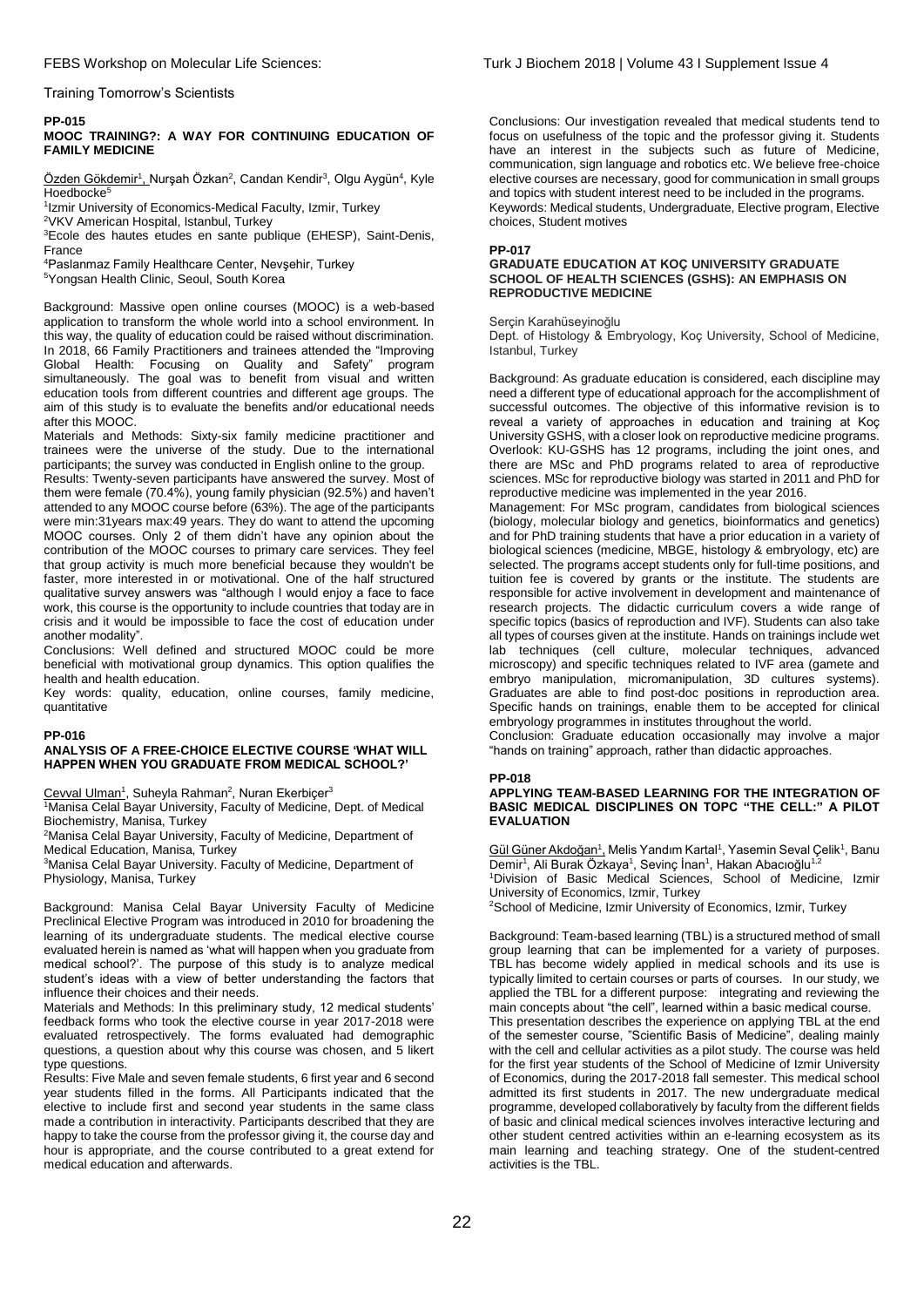To determine first learning experiences with team-based learning (TBL) at Izmir University of Economics, School of Medicine. Within this aim, the following objectives were formulated:

- 1) Apply TBL for integration and review of the concepts and principles related to the Cell
- 2) Assess the students' view of the TBL activity
- 3) Compare the effectiveness of Group readiness test versus Indivudual readiness test
- 4) Evaluate the whole activity and draw conclusions on how to make it more effective

Materials and Methods: This pilot study involved 35 (out of 38) students of the first-year medical school. The trainers were six faculty from the disciplines of Medical Biochemistry, Histology and Embryology, and Medical Biology, and the TBL topic mainly involved "the cell".

This activity was planned complying with the main strategies and methods of a TBL activity, with some modifications, involving whole group discussions and feedback. The applied activity comprised the following steps:

- 1. **Individual Readiness Test**: This test was taken by all students individually.
- 2. **Group Readiness Test (Working in Teams):** The class was assigned into 8 groups; the groups discussed the questions again, this time within the teams, and took the same test all together.
- 3. **Discussion of the answers with the trainers (Whole class):** The correct answers were discussed all together (Whole class)
- 4. **Application Exercise:** Vignettes (short clinical cases involving the information given during the whole course) were discussed within the 8 groups (teams).
- 5. **Discussion of the vignettes all together** (whole class, with the trainers)
- 6. **Feedback:** Oral and written feedback was received. The written feedback forms were structured with open ended questions. 22 Students out of 35 (63%) filled-in this questionnaire.

Results**:** According to the results of the questionnaire and the oral feedback, the students had a positive experience with TBL and found it valuable and worthwhile. Students enjoyed working in teams. The main issues appreciated were: Discussion within the teams, repeating what has been learned, filling out tables, reviewing, and brain storming. The suggestions of students to the question "What could be improved for the next time?": were as follows: "maybe we can choose our groups", "we need more time to answer the questions", "easier cases for the application exercise would be more helpful" , "filled-in tests could be returned to us". Students found both the "individual" and "group readiness tests" useful, though there was more interest in the "group readiness tests". The application exercise was found to be useful by 90 % of students who answered. Comparing the results of the Group Readiness tests with the results of the individual readiness tests, it was found that there was, on the average, %80 increase in favour of the Groups Readiness tests.

Conclusion. TBL is an effective teaching strategy to simulate the reality of health professions where practitioners are required to work in a team. The results of this pilot study suggest that TBL has an enhancing effect on the students' learning outcome. Further investigations are needed to confirm these results. We suggest that TBL can be used to integrate/review the concepts/ information learned and enhance the learning process. TBL could be offered more frequently both in basic and in clinical courses of a medical curriculum.

#### **PP-019**

#### **3D MODELING FOR REALISTIC TRAINING AND LEARNING**

#### Ayşe Hilal Batı

Ege University, Faculty of Medicine, Dept. of Medical Education, İzmir, **Turkey** 

Background: Three-dimensional reconstruction and modeling techniques based on computer vision have shown significant progress in recent years. The rapid development has created a new learning and teaching tool for medical education. Patient-specific models, which are derived from the imaging data set and are anatomically consistent with each other, are important for the development of knowledge and skills.

As 3D printing technology evolves and costs fall, there will be a choice of material and printer options for the weight of the original model and full color printing. Thus, models compatible with anatomical structure and tissue will be created.

3D modeling and importance

3D printing has emerged as an innovative way to help surgeons implement more complex procedures. Some anatomical variations and pathological changes in the clinical tables, where postoperative complications are common, make the problem more complex, challenging and patient specific. In addition, the disease process and the condition of the disease cause the disease to vary in different individuals. In this case, it is important that physicians are trained by techniques that remove the limitations of current training modalities. Recent studies have shown that 3D modeling is a powerful tool for preoperative planning, proofing, and decision-making. 3D models have excellent potential for alternative interventions and surgical training on both normal and pathological anatomy.

Results: 3D printing is an attractive, powerful and versatile technology that has the potential to be accessible to those interested. Patientspecific models can improve performance and improve learning faster, while improving the knowledge, management and confidence of trainees, whatever their area of expertise. Physical interaction has proven to be the key to gaining the necessary motor skills for surgical intervention.

Key words: 3D printing technology, medical education, learning, surgical training

#### **PP-020**

#### **CHALLENGES RELATED TO THE EDUCATIONAL MODELS APPLIED IN MOLECULAR MEDICINE EDUCATION IN DIFFERENT UNIVERSITIES**

Harun Muayad Said, Duygu Harmanci, Yasemin Soysal Department of Molecular Medicine, Graduate School of Health Sciences, Dokuz Eylul University, Izmir, Turkey

Although Molecular Medicine existed since the beginning of Molecular Biology, i.e. the mid of the last century, it experienced a kind of a "revolutionary" development and elaboration in the last decade. Beside the pioneer university that teaches this discipline at undergraduate and graduate levels, the number of universities offering the course increases annually however there is a relative difference in curricula offered by each institution. One of the landmarks in this type of education in Europe is the ORPHEUS network of universities. Beginning was in the provision of biological knowledge related to medical education which ended later into an independent discipline of science.

This is a qualitative analysis work. Here, we will highlight and discuss the potential impact of the acquisition of the molecular medicine students from other institutions on the teaching experiences and quality of knowledge acquisition. Among these experiences are; the use of the 3D models to describe 2D biological and biochemical structures and pathways, learning of developmental biology, molecular diagnostics, genomics and personalized medicine curriculum development, lessons learned from the teaching of cytology in European institutions and the integration of the non-invasive molecular imaging into molecular medicine.

The lessons derived from these experiences can help us to further develop or enhance the capacities related to the teaching curricula taught currently in part to be more effective.

Keywords: molecular medicine; education; educational models

#### **PP-021**

#### **A SPECIAL STUDY MODULE IN MEDICAL EDUCATION: THE INVESTIGAION OF POSSIBLE PROTECTIVE EFFECTS OF LIPOIC ACID ON P38 MAPK SIGNALING PATHWAY AGAINST CISPLATIN INDUCED TESTICULAR DAMAGE IN RATS**

Cemre Ural<sup>1</sup> Sedenay Sifil<sup>2\*</sup>, Beyza Sezer<sup>2\*</sup>, Hatice Çakırlar<sup>2\*</sup>, Elif Ekin Tunga<sup>2\*</sup>, Pınar Akokay<sup>3</sup>, Ayşe Koçak<sup>1</sup>, Duygu Harmancı<sup>1</sup>, Çetin Pekçetin<sup>3</sup>, Zahide Çavdar<sup>1,4</sup>

<sup>1</sup>Molecular Medicine Department,

- <sup>2</sup>School of Medicine, SSM group students in year 3,
- <sup>3</sup>School of Medicine, Histology and Embryology Department,
- 4School of Medicine, Research Laboratory,